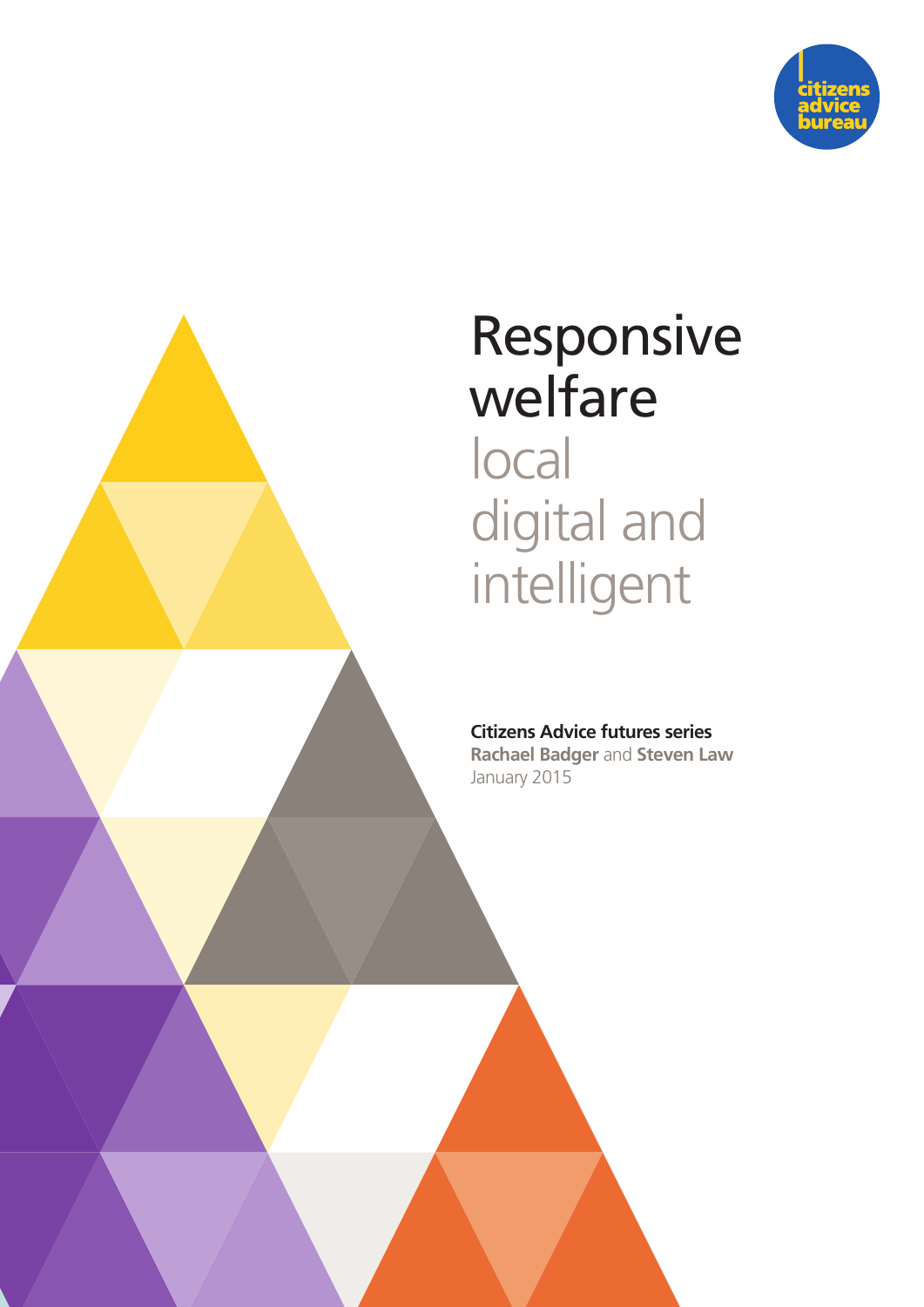# Acknowledgements

Thank you to the many bureau staff and volunteers across the service who have helped us to develop and shape the ideas in this report. These include colleagues in Sheffield, Gateshead, York, Stoke, Hull and East Riding, Birmingham, Wiltshire, Wolverhampton and Blackpool.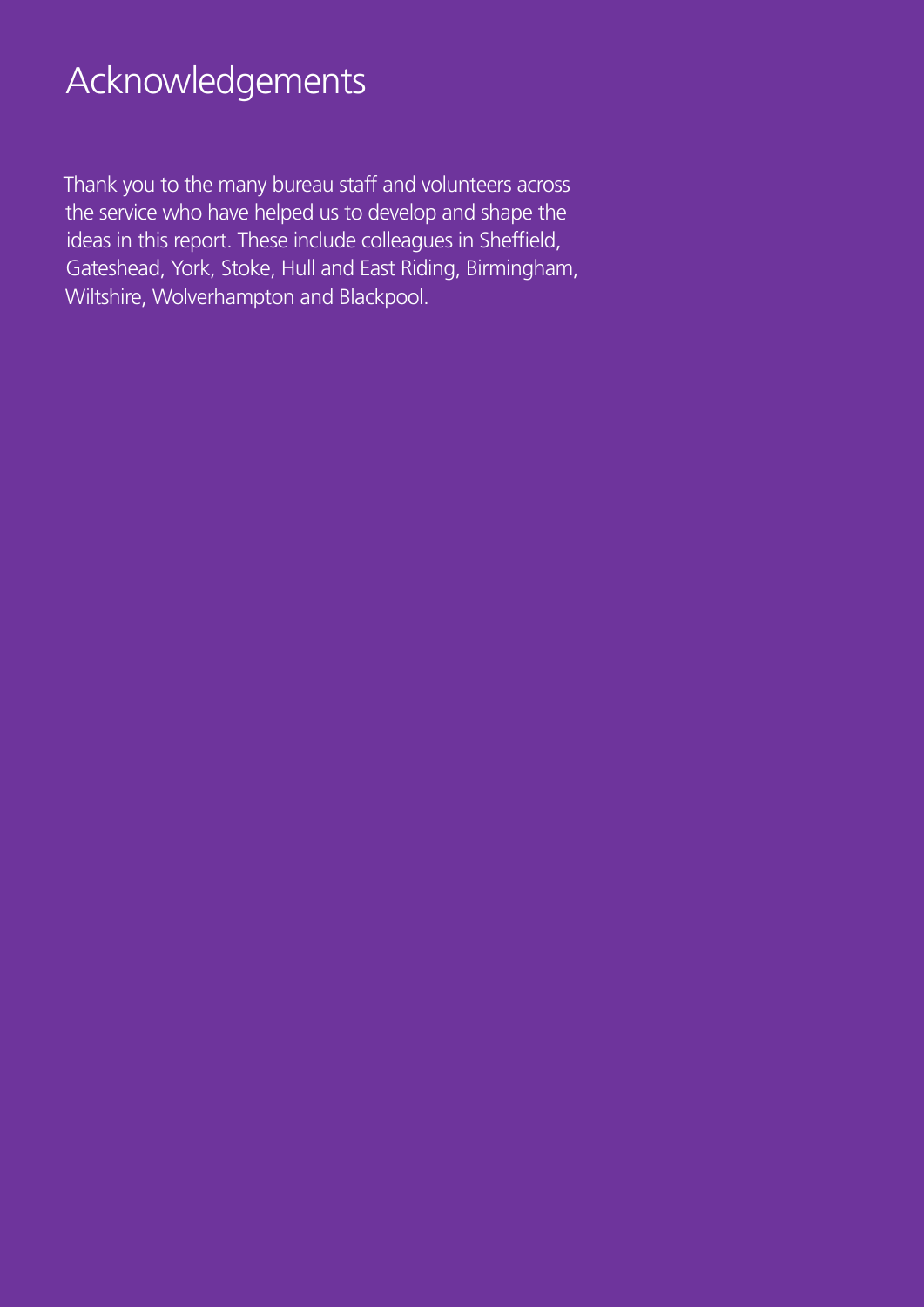# Introduction

There are many debates and many opinions about the right approach to welfare reform. But at Citizens Advice we see more of the successes, failures and human impacts of the welfare system than any other organisation in any sector. In this report we reflect on what we've learned and on the lessons this holds for how support should be delivered in the future.

Our advisers have seen numerous policy designs, claims processes and aspects of customer service refined and improved over the years. But they also see too many people sent from pillar to post, struggling to navigate their way through remote bureaucracies; struggling to make sense of the system and the decisions it generates; and struggling to move themselves forward to live independently as a result.

### **II** Welfare has become a political football because the system isn't working"

What we see tells us that the welfare system isn't always working as well as it should, at huge cost to the public finances, public support and to the fabric of society. Many public servants working in it are frustrated, parts of the press and broadcast media routinely showcase its injustices and anomalies, and political parties appear to be intent on freezing and cutting entitlements faster and deeper. Financial support is costly, but it is essential, like health or social care; it is far too important to both our economy and our society to continue to be kicked around and derided as an outdated and broken machine.

One school of thought is that unfair media representation is at the root of declining public support for the welfare system. Our view, conversely, is that welfare is less popular than in the past because the system isn't working.

We therefore set out to determine what changes are needed, and this report proposes avenues to consider which are rooted in our experience as a service as well as our assessment of wider trends in society and the economy. We hope that our ideas will chime with civil service and local leaders looking to rebuild trust in government through greater transparency, devolving power to the lowest practical level, improving service design and harnessing the power of new technology. We hope that they will chime with politicians looking for practical ideas on localism and for transformative ways to improve social outcomes. And we hope that they will chime with the public, who want to see integrated public services based on local understanding and expertise.

#### **Gillian Guy**

Chief Executive, Citizens Advice January 2015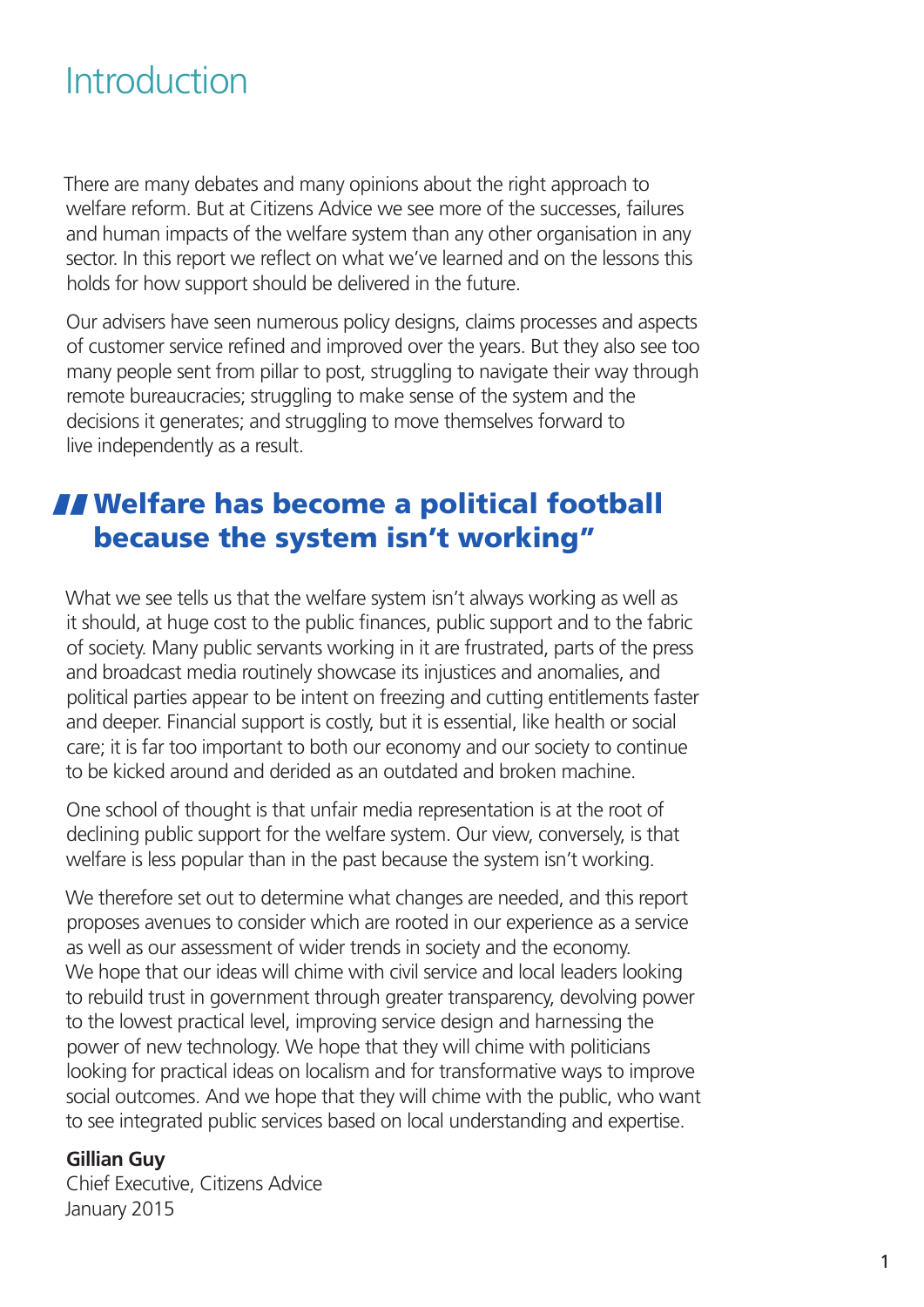### Executive summary

Recent work on changing public attitudes to welfare is misconceived. People are too focussed on shoring up support for a system that isn't working. This distracts from reforming the system so that it works for today's society.

Thinking about the welfare system has not kept pace with changes in our economy and society. In addition to the established concerns<sup>1</sup>, the welfare system does not yet make good enough use of digital and collaborative technologies; does not respond effectively enough to widening regional economic differences; and is too rigidly rulesbased. It is a lack of response to these changes that has set the working age benefit system on an acutely vulnerable course and has caused a decline in popular support.



Fig 1: The three shifts needed to restore support for the welfare system

Our experience suggests that the system needs to change in three ways: it needs more local differentiation; an intelligent front line; and it needs bringing into the digital age. In combination, getting those three things right will fix the system and help to garner popular support once more for the safety net.

To build a modern, responsive welfare system, we need progress on all three fronts. Modern digital service design will enable cost effective transactions for the majority of users, which will then free up resource for staff at the front line to provide flexible, intelligent support, within parameters set by local leaders who know what works for the communities who elected them.

<sup>1&</sup>gt; These are that the welfare system does not prove its value for money; that it is being squeezed by demographic pressures, and that it is suffering from a general decline of trust in institutions.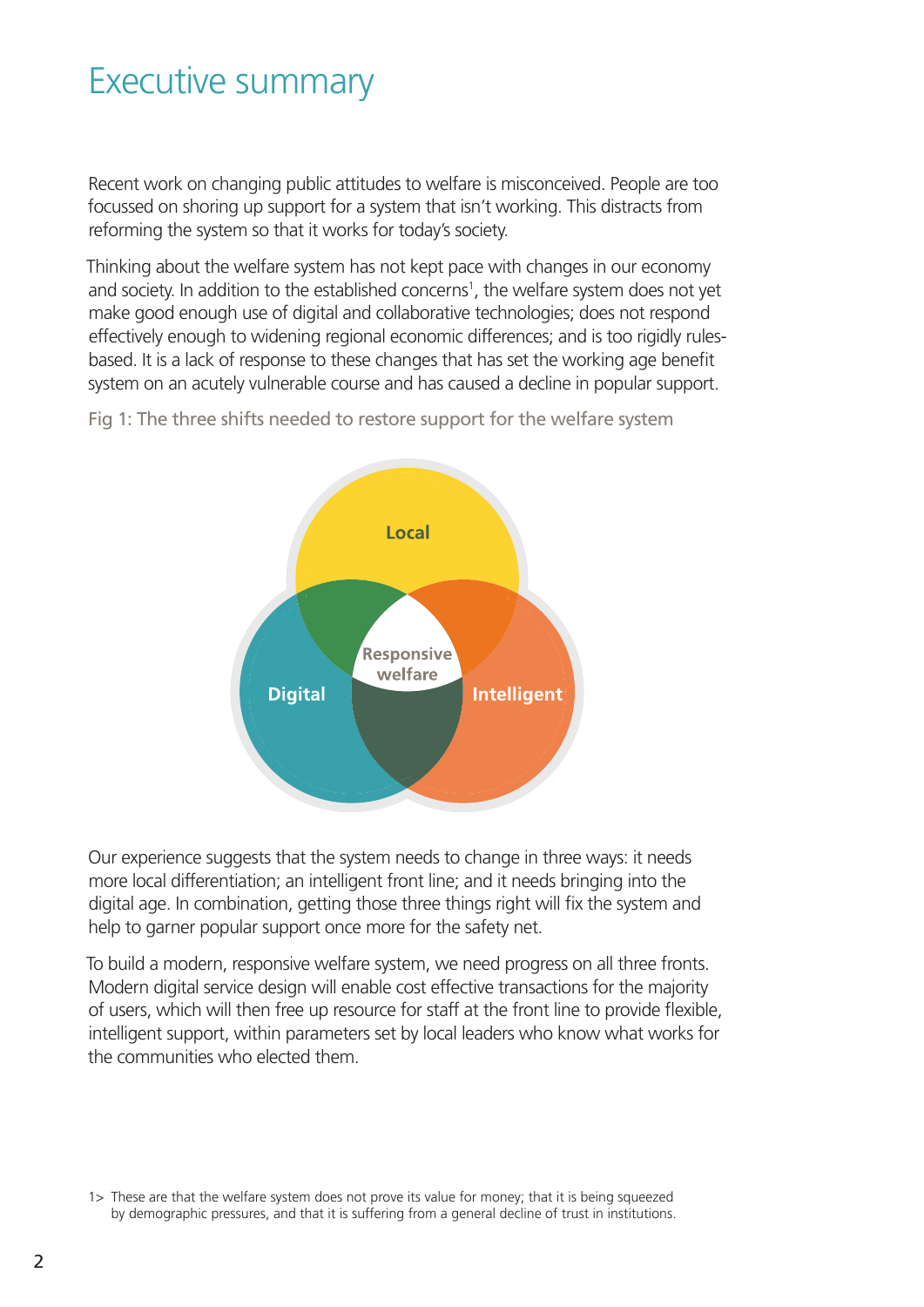We propose that:

**Policy-makers should think about welfare in terms of the social and economic development of places, so that local leaders can fix the problems that matter.** This could include varying some benefit rates around the country and merging budgets for other benefits with local public services spend.

**Policy-makers should restore an intelligent front line, especially for those**  who deal with complex cases. This could include developing an employment support career path based on the social work or nursing model.

**Policy-makers should build open, responsive digital services which transform lives because they are rooted in how people really think, and which fit around their lives.** This could include a series of cross platform tools which match local skills with local employers or help self-employed people to avoid debt.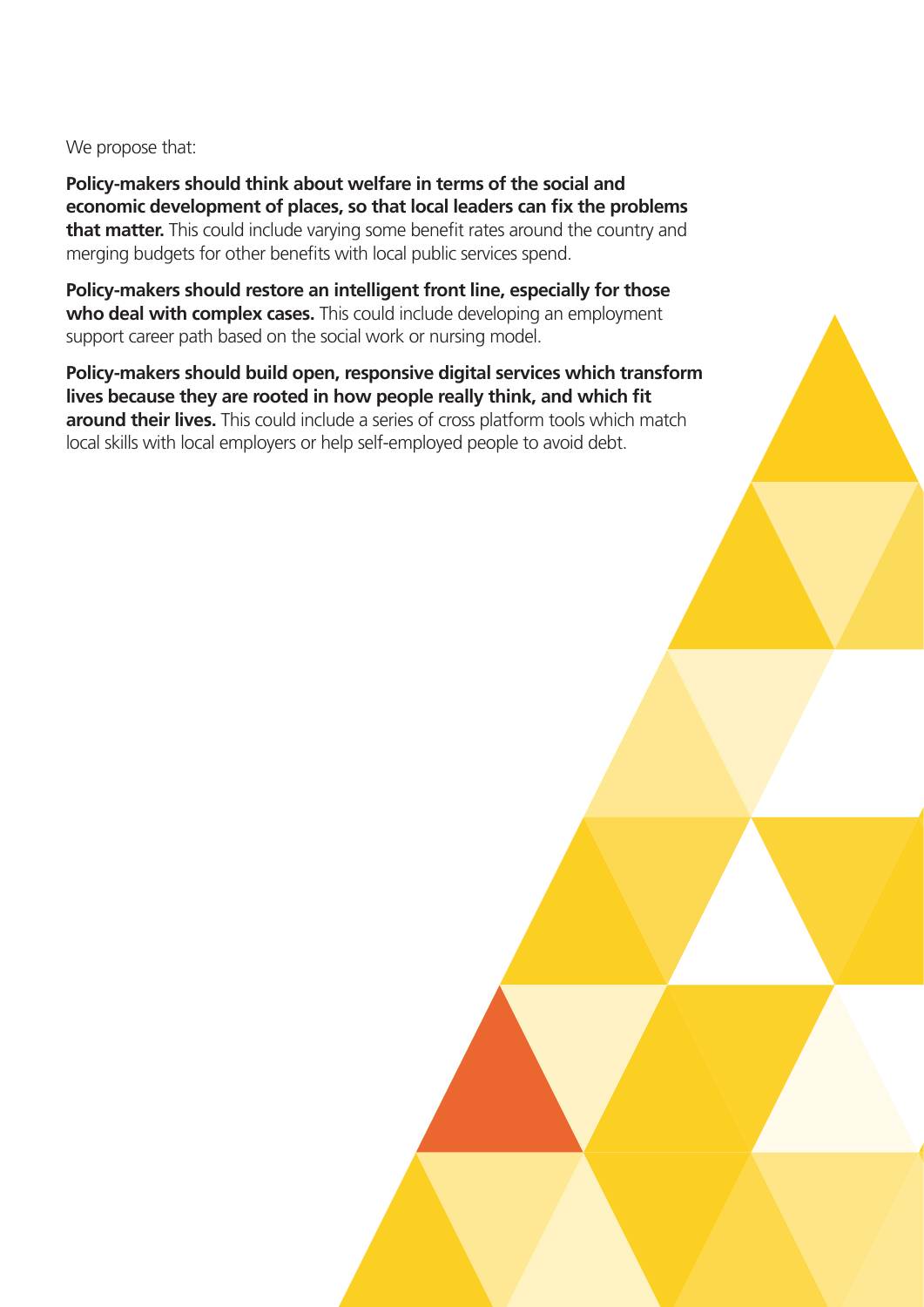#### **The welfare system has lost public support not because people don't understand it, but because it is not responsive enough to citizens' needs**

- **1.** The decline in popular support for the welfare system has exercised people across the political spectrum for some time, and the tempo has increased over the current parliament.
- **2.** Welfare reporting in print and broadcast media has been negatively skewed for at least two decades. Reporting has not become more negative over time but the primary focus has changed from fraud to unfairness and the lack of reciprocity. Even though fraud is not reported as much as it used to be, the proportion of people who think that 'most on the dole are fiddling' has remained fairly constant over the last twenty years,<sup>2</sup> suggesting a 'scarring' effect.
- **3.** Falling support for spending more on welfare benefits continues, and the reasons differ across generations. Those born in the eighties and nineties feel that the welfare system rewarded the right behaviours for their parents but was not doing so for their own generation. For older people who had experienced the welfare system, their criticisms were that it was ineffective and unhelpful.<sup>3</sup>
- **4.** Although there has been a sharp decline in support for some parts of the benefit system, there are still high levels of support for the concept of the welfare state<sup>4</sup> Around half of us agree that its creation is one of Britain's proudest achievements. Almost three in four would like to see more government spending on care for those who are sick and disabled; 60 per cent would like to see more spending on people who work on low incomes; and 54 per cent would like to see more spending on disabled people who cannot work.<sup>5</sup>
- **5.** So the original blueprint does still resonate, and work on changing public attitudes to welfare has developed in recent years. Some organisations argue that the heart of the problem is misunderstanding about welfare benefits and who gets them, and that a 'myth-busting' approach is needed. National benefit levels are frequently overestimated by the public and opinion is more sympathetic when actual benefit levels are set out.<sup>6</sup>

<sup>2&</sup>gt; Public Attitudes to Poverty and Welfare 1983–2011, NatCen, April 2013

<sup>3&</sup>gt; Generation Strains: an Ipsos MORI and Demos report on changing attitudes to welfare, 2013

<sup>4&</sup>gt; Generation Strains, as above

<sup>5&</sup>gt; 31st British Social Attitudes report, Natcen, 2014

<sup>6&</sup>gt; 31st British Social attitudes report, as above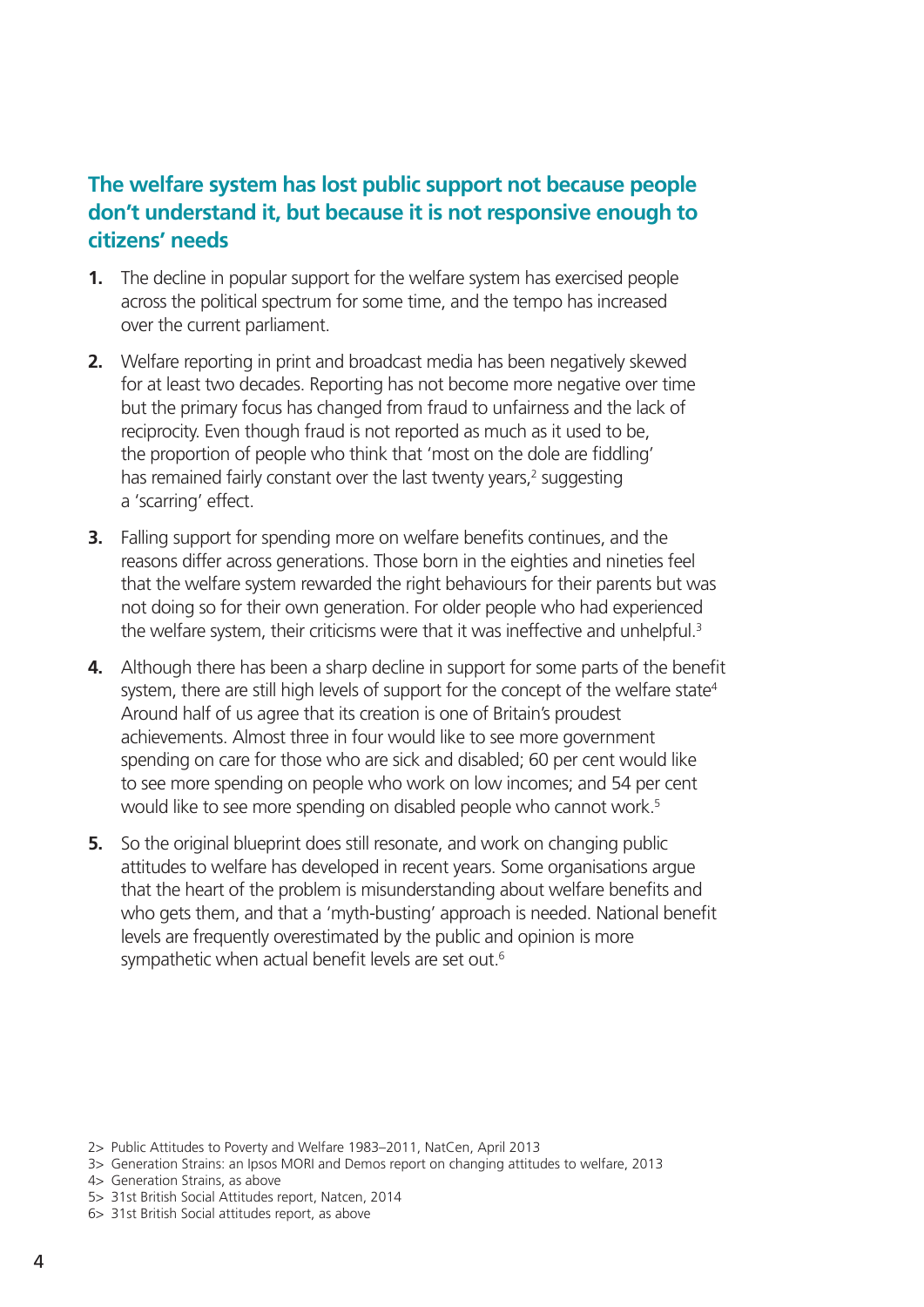- **6.** This approach does not go far enough. George Lakoff has argued persuasively that myth-busting is counterproductive because it means repeating negative words that the public associate with welfare.<sup>7</sup> People are wrongly focused on shoring up support for a system that isn't working. We have seen major changes in our economy and society over the last twenty years to which the welfare system has failed to respond. It is by responding to these changes that we can get the welfare system back on a sustainable footing and rebuild popular support.
- **7.** There is a convincing argument that structures and entitlements have drifted away from the fundamental principles of social insurance and support which Beveridge developed, and that a renewed emphasis on getting out what you pay in is needed. A new contributory system has been discussed across the political spectrum<sup>8</sup>. It is true that the system no longer insures adequately against the risks that really exercise citizens on middle incomes (such as falling ill or losing a job) and that new models of insurance should be explored. Shelter's recent work on winning support for the housing safety net by engaging substantively with public concerns offers a thoughtful analysis of the problem and a framework for policy development.<sup>9</sup>
- **8.** Our view is that the problems with the welfare system are not only, or even primarily, about attitudes or about structures and entitlements. The real problem is that the delivery of welfare benefits is not sufficiently responsive to citizens' needs, and the design and the delivery of services has not kept pace with changes in our society and economy.

### $\blacksquare$  the problems with the welfare system are not only, or even primarily, about attitudes or about structures and entitlements"

- 7> George Lakoff, Don't think of an elephant, 2004
- 8> For example, the IPPR has argued for a higher rate of Jobseeker's Allowance for those who have paid more national insurance (IPPR, Condition of Britain, June 2014), while Policy Exchange has similarly argued for strengthening links between National Insurance contributions and benefit levels, including stronger conditionality for those without a contribution record and higher benefit levels for those who have contributed (Policy Exchange, Making Contributions Count, October 2014)
- 9> Shelter, Winning Support for the Safety Net, June 2014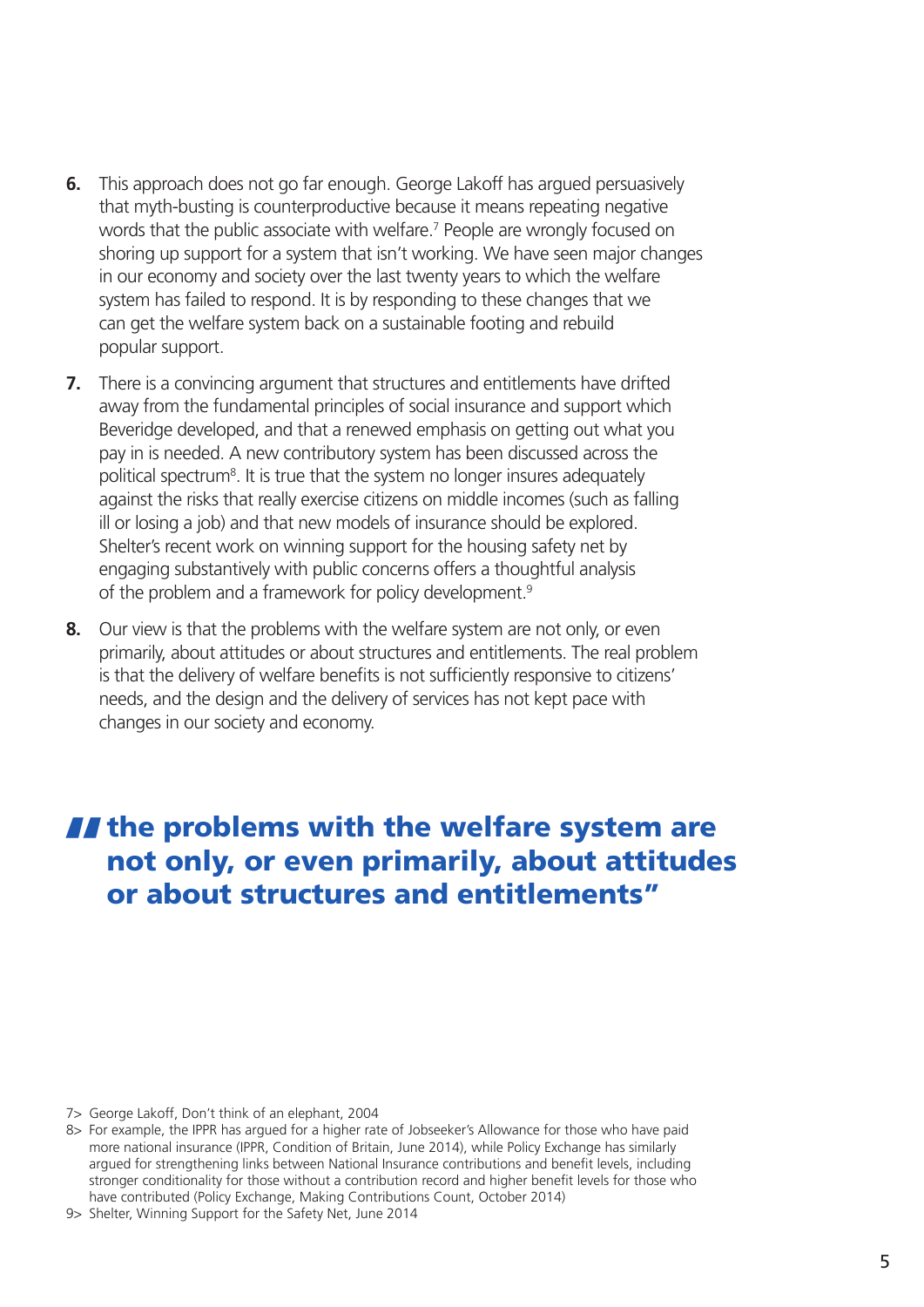#### **Thinking about the welfare system has not kept pace with changes in our economy and society**

- **9.** First, digital and collaborative **technologies** have created a more connected world and made many more things possible in the delivery of public services. But our welfare system is still based around transactions run through thirty-year old mainframe computers.
- **10.** Second, **expectations** have changed. Citizens now expect the same consumer offer from public services as they do in the marketplace. But too often, our welfare system tends to put process before people.
- **11.** Third, **attitudes** have changed. We are surfacing from recession with a more cautious attitude towards the public finances, a lower appetite for debt and a lower tolerance for wasting public money. The welfare system needs to actively demonstrate that it provides value for money.
- **12.** Fourth, the **labour market** is becoming more diverse and is changing in different ways around the country, with growth in self-employment and unstable work. But our benefit system is still based on a rigid model of full employment in which spells of unemployment are frictional and short-lived.
- **13.** Fifth, **demographic** change is exerting acute and growing pressure on pensions and social care spending. Pensions spending is rising by £2 billion in real terms each year.<sup>10</sup>
- **14.** Finally, **trust** in institutions generally, and central government in particular, is falling. Thirty years ago, 38 per cent of people said they trusted governments to put the needs of the public before their party; this figure is now just 18 per cent.11 Confidence in local leaders and decision-makers is higher; in 2013, 79 per of people trusted local councils to make local decisions, whereas just one in ten thought central government was best placed to do this. Most people think decisions about public services are better if they are made locally.12 This is bad news for a highly centralist welfare system, in which policy is made and delivery processes designed by ministers and civil servants in Whitehall.

<sup>10&</sup>gt; DWP benefit expenditure and caseload tables 2014

<sup>11&</sup>gt; NatCen, 30th British Social Attitudes Report, 2013

<sup>12&</sup>gt; Ipsos Mori ,Local Government 2013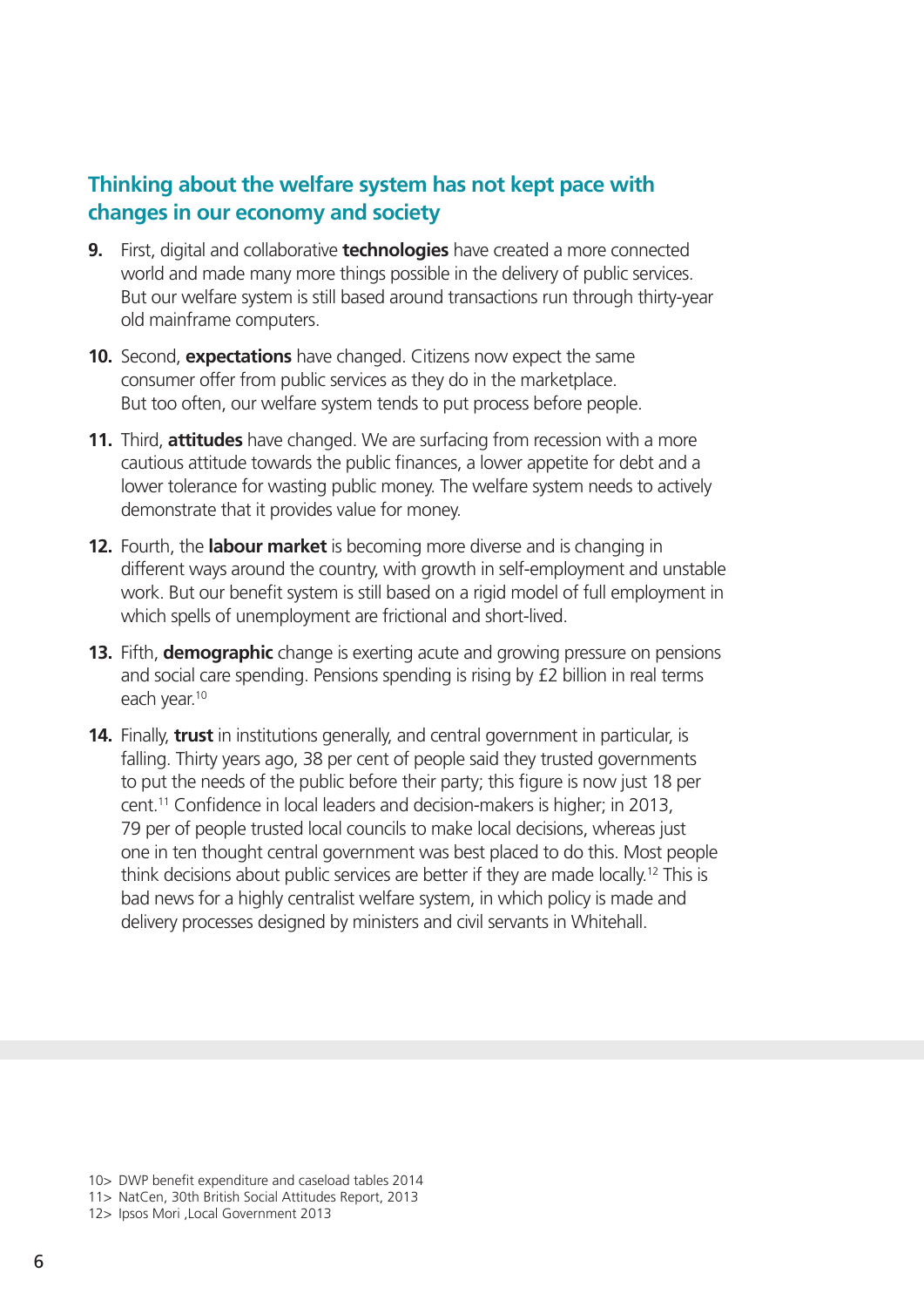#### **How to fix the welfare system**

- **15.** New thinking is needed to respond to these changes and to build a wellfunctioning, just system that promotes social and economic development and that meets citizens' needs.
- **16.** We can do this through practical changes to who is accountable for services and how they are delivered, and without increasing costs. We need to replace a Treasury-run benefit system with a set of locally-tailored support systems which reposition financial support alongside social and practical support for households, and which are centered around how families actually make choices and solve problems. This strategy would make the welfare system something that citizens will vote to protect and develop, not vote to dismantle.



Fig 2: Not keeping pace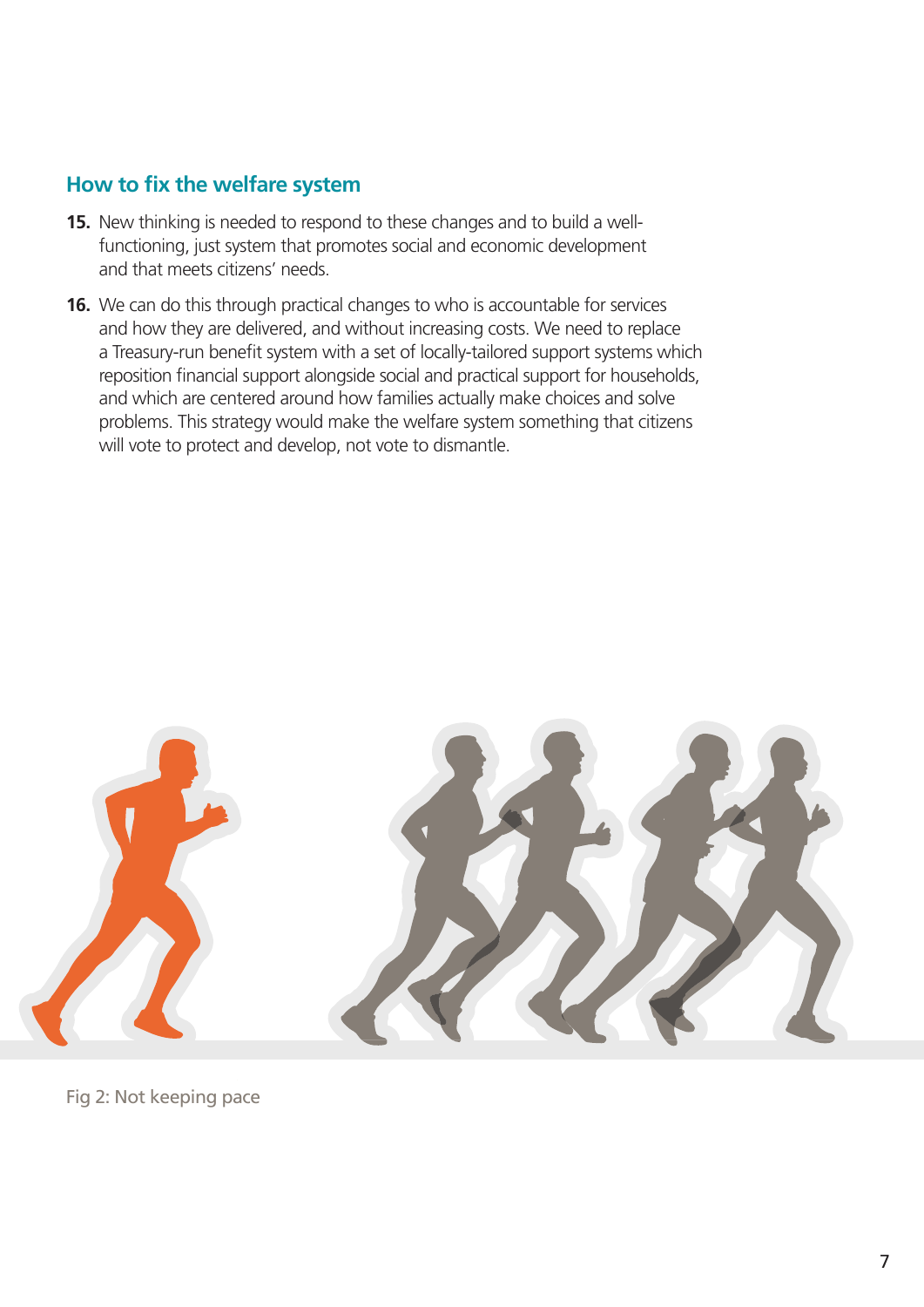#### **i) Increasing scope for local differentiation**

**17.** The problems that people bring to Citizens Advice differ significantly around the country. People have experienced the coalition's welfare reforms very differently in ex-industrial Lancashire and in commuter-belt Kent.<sup>13</sup> Yet despite recent progress the United Kingdom remains one of the most centralised developed countries in the world, as shown below.



Fig 3: Tax revenue by tier as a percentage of total tax revenue in OECD countries *Source: Independent Commission on Local Government Finance– Public money, local choice (2014)*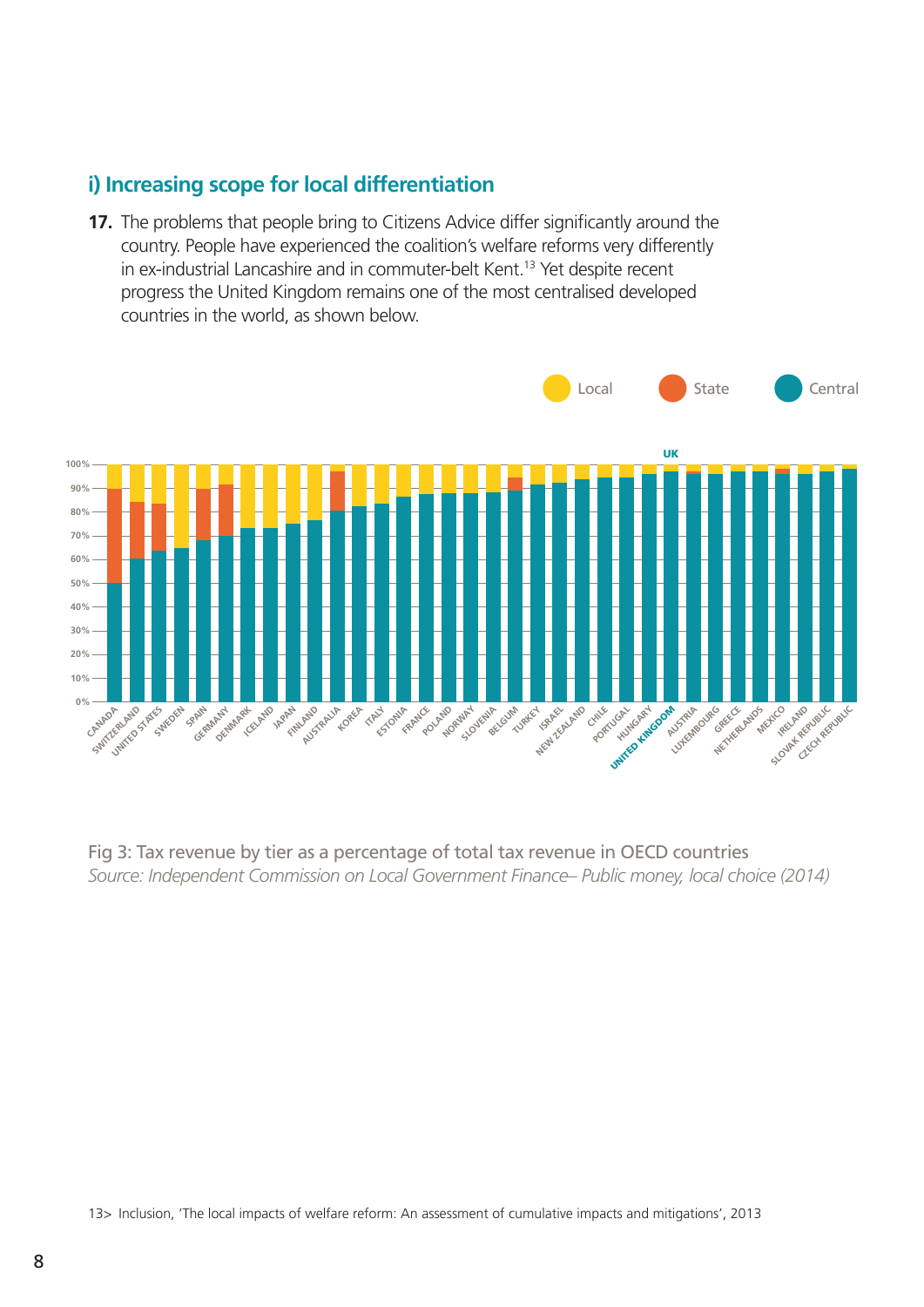**18.** City Deals have increased local stakes in and profits from economic growth and have increased autonomy over public spending – for example, the North East Local Enterprise Partnership has taken on skills funding and adopted a demandled model, driven by the need to increase the employment rate in the North East.



Fig 4: Employment rate for quarter 3 (2013) *Source: ONS– Regional labour market statistics (Mar 2014)*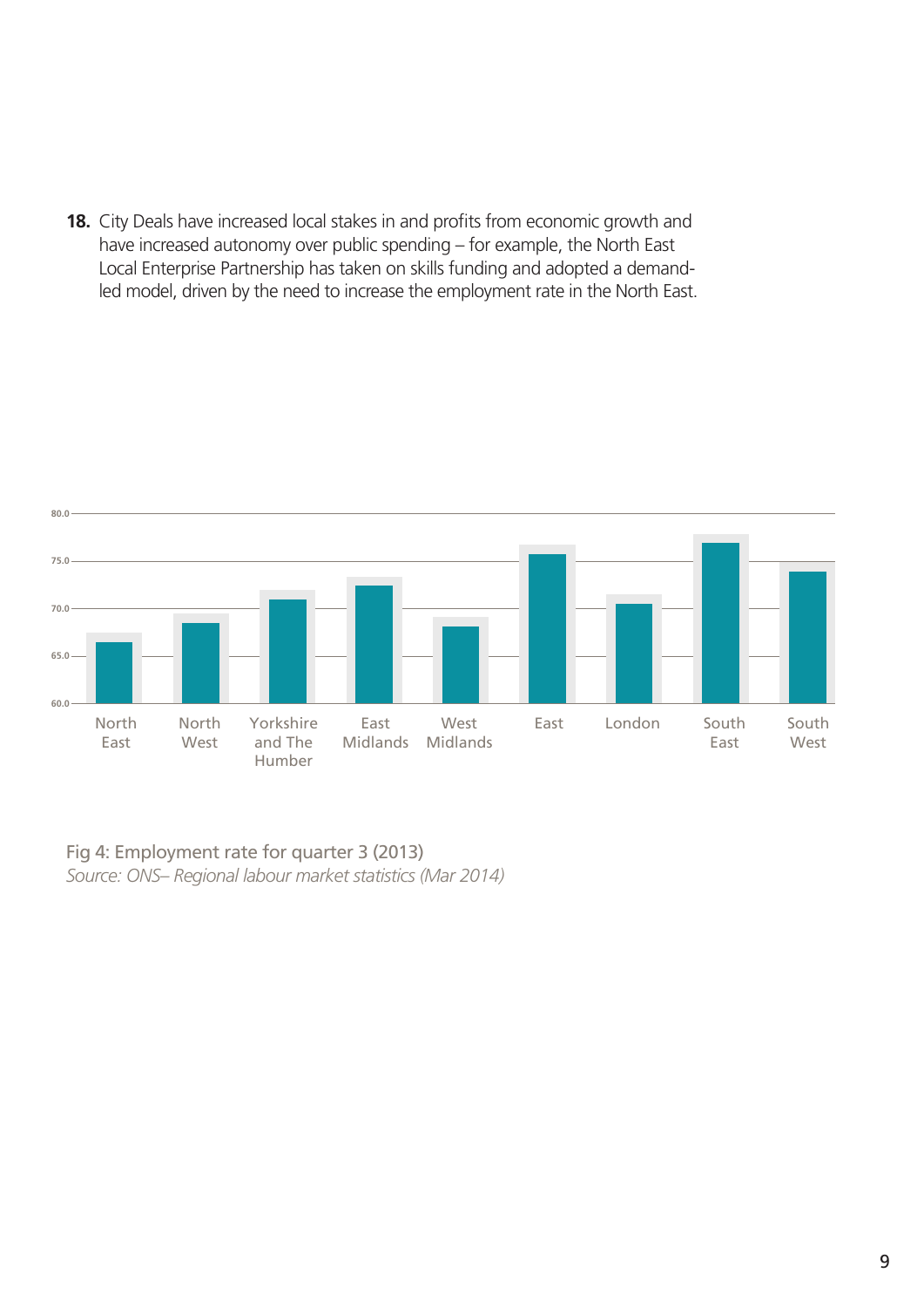**19.** This is welcome progress, but our experience suggests that the welfare system too needs to respond to local variance in the cost of living and to local labour markets. **Policy-makers haven't thought about the welfare system in terms of the social and economic development of places, and our view is that this is a huge mistake.**

#### *Local leaders will find the best solutions for their communities in the future*

- **20.** Local government is growing rapidly in its strength and its ambition to tackle big social and economic problems<sup>14</sup>, and to find better solutions than Whitehall.<sup>15</sup> This is a journey which will take time, but in the long term local leaders will consistently develop a depth of understanding of those challenges which cannot be achieved from Westminster. Empowered local government has the potential to attract the brightest graduates and the most dynamic and capable senior leaders.
- **21.** There are good reasons why 79 per cent of people trust local leaders to make the right decisions at a local level.<sup>16</sup> Greater local control enables more innovation, an increased sense of ownership, and better management. As Katz and Bradley have written, 'metropolitan leaders own challenges in ways that representatives of the higher levels of Government do not. Leaders live daily with the consequences of their decisions. Metropolitan success is tangible and almost tactile; it can be touched and felt in ways that abstract national action cannot.'<sup>17</sup>
- **22.** Local leaders are also best placed to unlock the energy and capability in local communities to solve problems and empower citizens to solve their own problems. Matthew Taylor has argued that three distinct sources of social power must be deployed together to tackle entrenched social problems like youth unemployment or welfare dependency; hierarchical leadership (such as from Government); individualistic leaders (such as from markets and individual enterprises) and solidaristic (such as from trades unions and the voluntary sector)<sup>18</sup>. Joining up these forces is much easier in communities than at an abstract national level.

- 15> Local Government Association, 'Investing in Our Nation's Future: The first 100 days of the next Government', 2014
- 16> Ipsos Mori, Local Government, 2013
- 17> Bruce Katz and Jennifer Bradley, 'The Metropolitan Revolution' 2013
- 18> RSA annual lecture 2012

<sup>14&</sup>gt; Local Government Association, 'Rewiring Public Services', 2013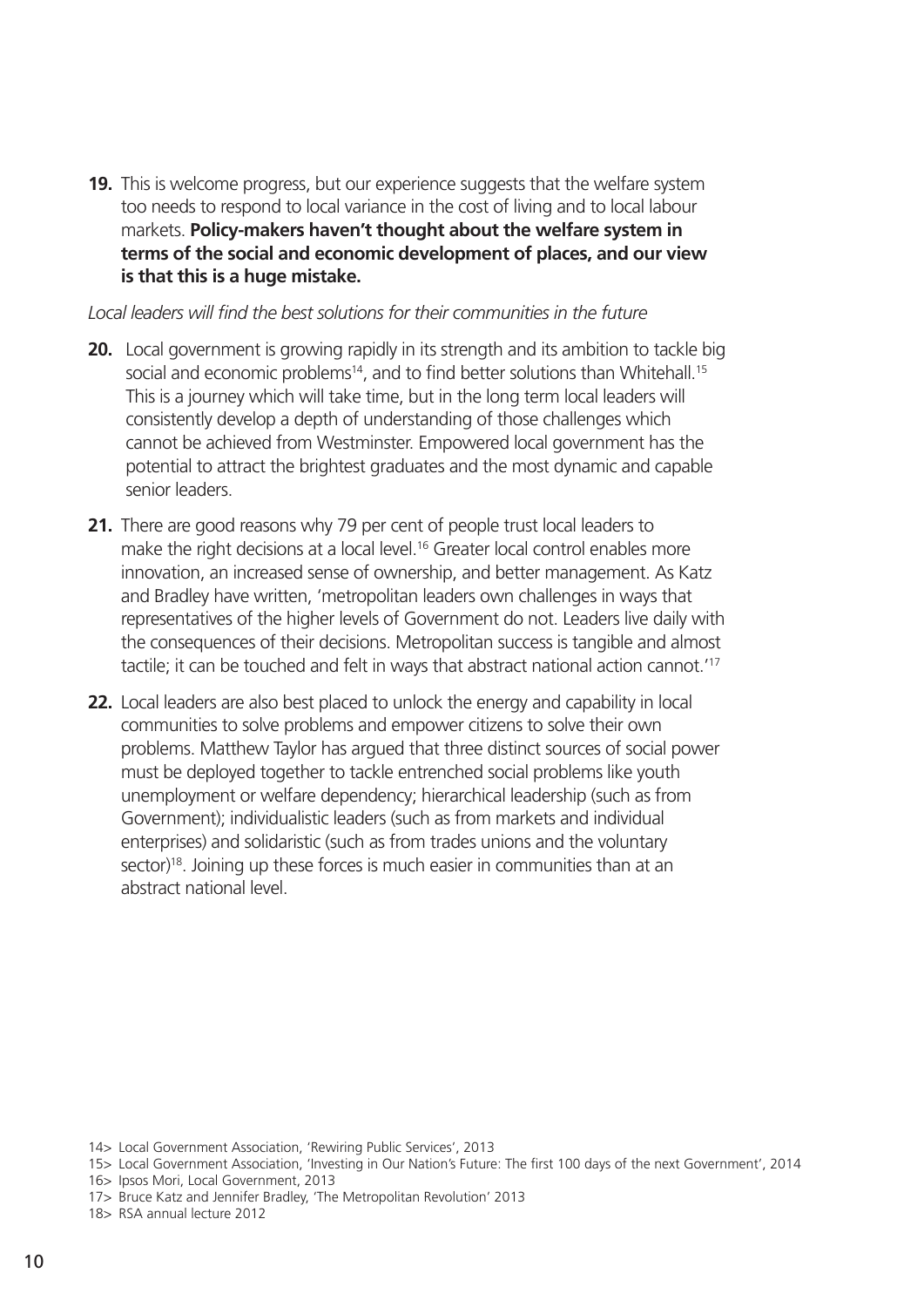- **23.** So from the centre, there is much to be gained from increasing local control of public spending with greater confidence and conviction. But as we have seen with council tax support, localising aspects of welfare expenditure without real accountability for managing that spend responsibly is not empowering. It is essential to move towards real devolution of tax and spending decisions in the round to build local autonomy and control. Piecemeal devolution risks achieving little more than a confused accountability.
- **24.** Instead, local leaders must choose between higher or lower tax and spend models and answer to the electorate for their choices; they must have skin in the game. The OECD has shown the importance of coherent tax and spend 'systems', be they regional or national, so that there is a clear feedback loop between the success of social and economic policies and the tax burden on voters through the electoral cycle<sup>19</sup>.

#### **Successful welfare decentralisation in the Netherlands and in Germany**

In the **Netherlands**, there are high levels of decentralised welfare assistance. Ten years ago, full financial responsibility for activating and reintegrating 340,000 social assistance clients was taken up by localities, on a fixed budget. This model creates incentives to reduce the number of benefit recipients so that the money can be spent on other services. Municipalities cannot change actual benefit levels, but they can develop their own local or regional policies around unemployment and reintegration. As a result of decentralising welfare assistance, economic efficiency improved.<sup>20</sup>

In 2005, 69 districts in **Germany** were able to opt out of federal guidelines for benefits administration, as part of a policy experiment which was designed to measure the potential success of local welfare. The study concluded that centralised standards work well for those who don't have additional barriers to employment, but once additional issues such as a lack of childcare become a factor, standardised placement loses its effectiveness. In particular, tailor-made solutions to individual needs often require the cooperation of local actors.<sup>21</sup>

- **25.** In this context, we have developed two routes for policy-makers to consider in future thinking on the decentralisation of welfare benefits in England:
- 19> Blöchliger, H., "Decentralisation and Economic Growth Part 1: How Fiscal Federalism Affects Long-Term Development", OECD Working Papers on Fiscal Federalism, 2013
- 20> Broersma, Edzes and van Dijk.'Did Decentralization Stimulate Dutch Municipalities to Become More Efficient in Managing the Costs of Social Assistance, 2012
- 21> Broersma, Edzes and van Dijk.'Did Decentralization Stimulate Dutch Municipalities to Become More Efficient in Managing the Costs of Social Assistance, 2012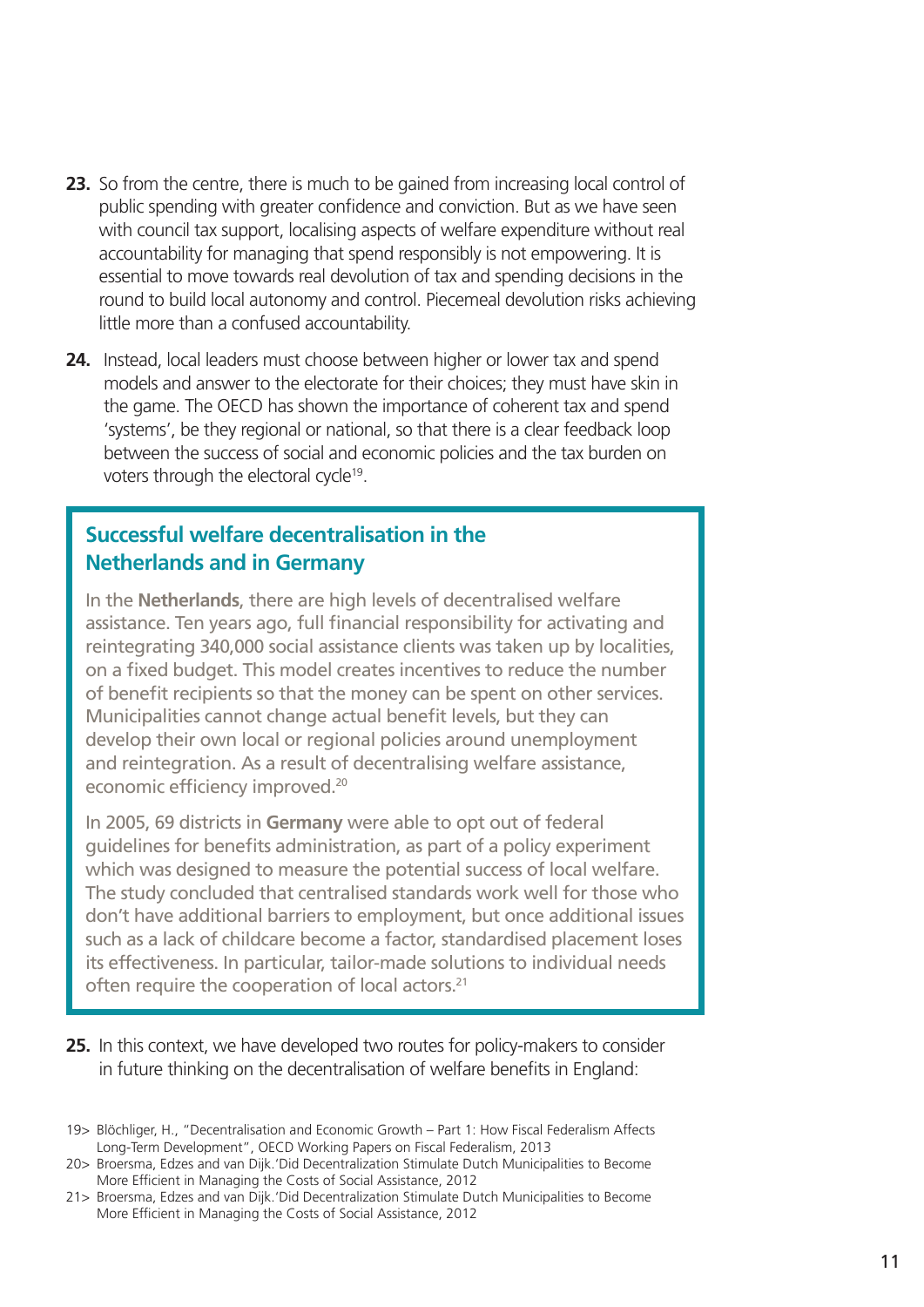#### **i) Rates for means-tested income replacement benefits could respond better to regional variance in the cost of living and to regional labour markets**

- **26.** First, the means test is an assessment of a household's need for financial support to facilitate a basic standard of living. Because the reality of that need differs around the country, it is illogical that benefit rates do not. A weekly Jobseeker's Allowance payment of £72.40 goes substantially further in Blackburn than it does in Islington. There is also variance across the UK on housing, wages, childcare, petrol, public transport, gas and electricity costs. Petrol prices are usually higher in rural areas where there is less competition and fewer customers. Gas and electricity prices vary partly because regional networks charge the suppliers different amounts and partly because of pricing decisions. And in the case of energy, it's not necessarily those in London and the South East who pay more. In 2012, energy was more expensive in the North West, which, at the time, contained five out of the ten most deprived electoral wards in England.<sup>22</sup>
- **27.** Second, the gains from going into work differ. Workers in Reading earn an average of £200 more per week than those in Hastings. The chances of being paid at the minimum wage are highest in the North East, where 7.5 per cent of jobs are paid at the national minimum. National out-of-work benefit rates just cannot respond adequately to regional variances in wages and in the cost of living. National retailers expend significant resource on researching local areas before making commercial decisions to invest- because local variance matters.
- **28.** This argument has previously been adopted to suggest that benefit rates should be maintained in London and reduced elsewhere. We do not agree with that approach; our experience is that people are struggling to make ends meet all over the country and that it is the triangulation between benefit rates, the cost of living and entry wages that is the problem. We suggest that as the economy recovers, the scope for strengthening incentives to work in all parts of the country is closely examined.

# **II Jobseekers are really struggling to get to the Jobcentre in Trowbridge - it can be a twenty** mile round trip for some people costing £10 on the bus." Volunteer, Wiltshire CAB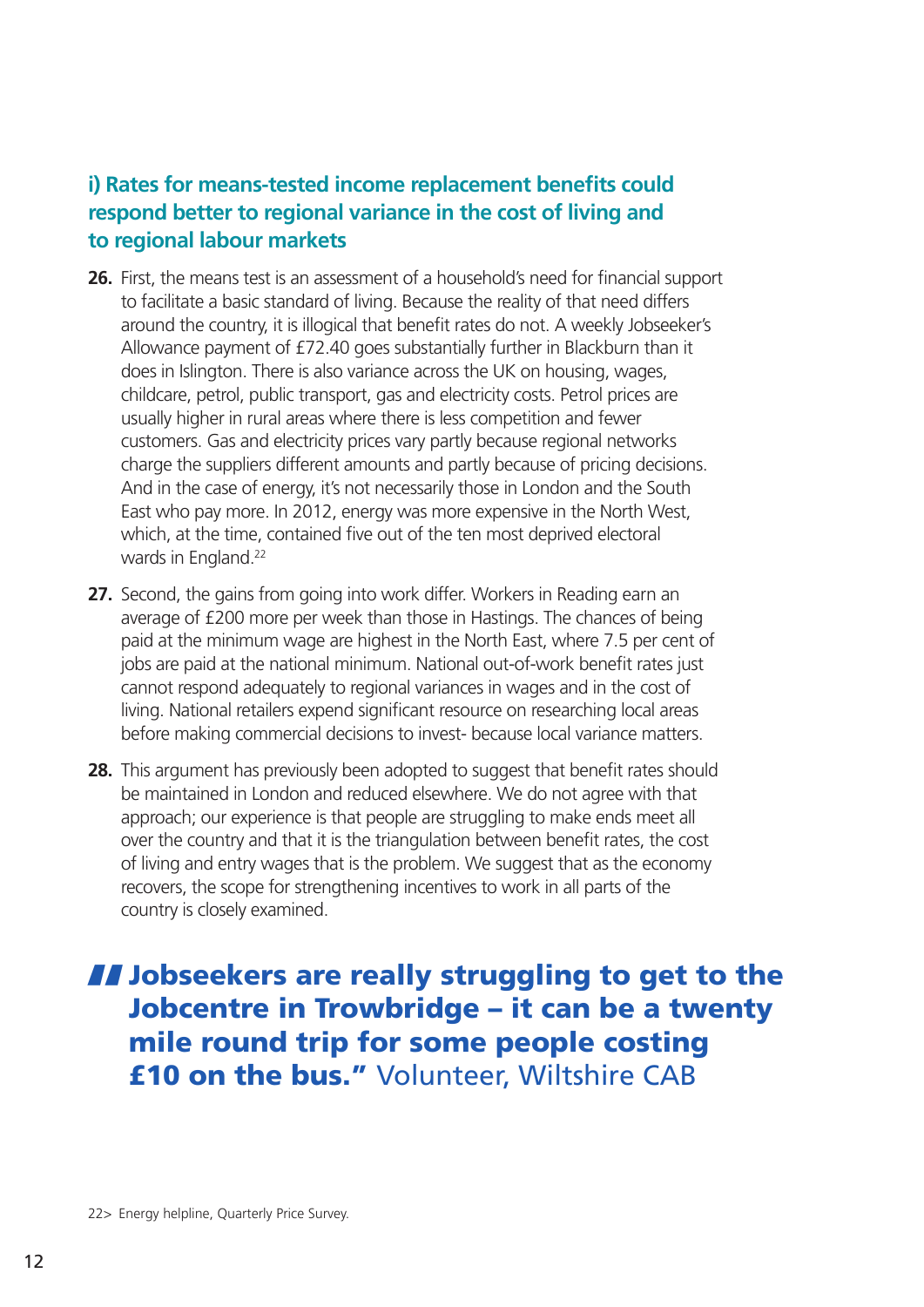#### **ii) Public services and cash transfer budgets could be combined to support the social and economic development of places**

- **29.** In the real world, financial support is neither funded, nor delivered, nor consumed in isolation. It is part of a wider system of support provided by the state, much of it by local authorities, to enable families to gain independence and live comfortably:
- Help with the costs of bringing up children, for example, is part of a broader policy aim to ensure that children have a good start in life.
- The youth rate of Jobseeker's Allowance and the National Minimum Wage are part of a broader policy aim to ensure that young people have incentives to gain qualifications and then get a good foothold in the labour market.
- Help with the additional costs of disability is part of a broader policy aim to ensure that disabled people lead independent and dignified lives.
- And help with paying rent is part of a broader policy aim to ensure that people are housed safely in good quality accommodation.
- **30.** Our experience is that success against these broader policy aims is at risk because responsibilities are divided between central and local government. Housing support, for example, is delivered through seventeen separate funding streams, $23$ which we find tends to undermine coherent policy responses. We have also seen this recently with crisis support after the localisation of parts of the Social Fund. Instead, they should be addressed at one tier or the other. Localism should never be shorthand for funding cuts but regional leadership is the right approach for three reasons.
- **31.** First, local leaders have the detailed bottom-up knowledge of their communities that is needed to get to grips with socio-economic conditions. In Knowsley, for example, the council releases a quarterly bulletin which contains analysis of local social and economic conditions. It contains data on economic growth, employment, Jobseekers Allowance trends, and views from residents. This puts local leaders in a strong position to respond to socio-economic conditions and, with greater local control, implement locally relevant policies. They know how best to support people in their area to live comfortable, independent lives. The right approach to increasing the employment rate depends on how the local economy has developed and how well the skills local people can offer match the skills local employers need.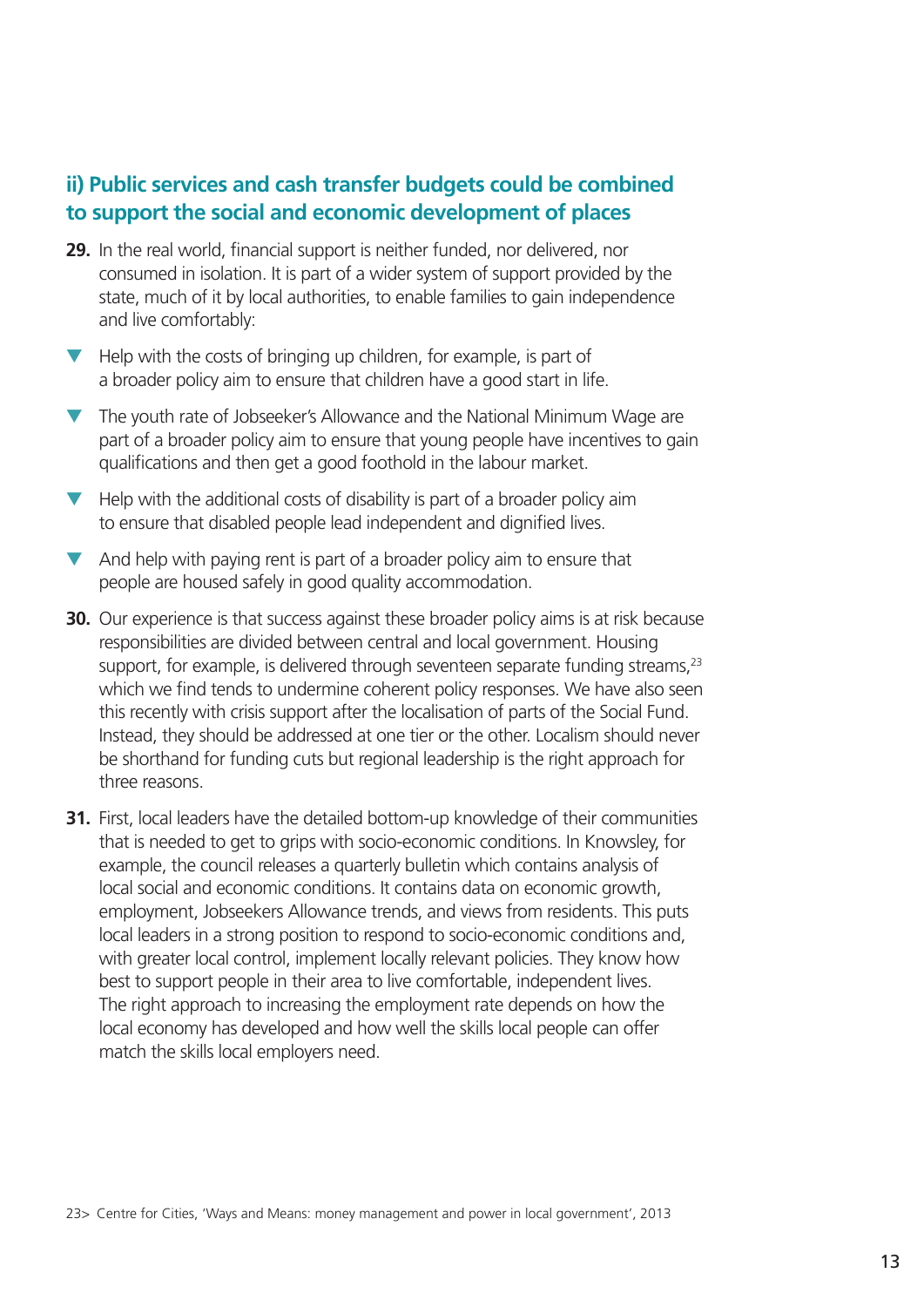#### **Inventive labour market approaches to address local challenges**

**Swindon and Wiltshire** contains a high population of armed forces personnel, many of whom are undergoing transition and resettlement in the area. Service leavers offer a highly desirable labour pool, but often need to retrain. Swindon and Wiltshire have developed a City Deal which focuses on a higher level skills gap initiative- to try and improve skills and fill local vacancies in digital technologies, life sciences, advanced engineering and finance and professional services.

**Blackpool** has high levels of unemployment and a seasonal economy which is underrepresented in professions. In partnership between the Local Authority, Jobcentre Plus, the School of Construction at Blackpool and the Flyde College, "Blackpool Build up" is employer led to meet the needs of local contractors and designed around the benefits system to allow students to receive support whilst undertaking training. Unemployed people who enrol are offered jobs working in local construction- meaning they physically redevelop Blackpool to take advantage of its visitor economy.

- **32.** Second, the relative importance of these broader policy aims varies around the country. In Hull, for example, youth unemployment is high, but there is no housing shortage; investment in skills is more important than in building new homes.
- **33.** Third, significantly higher regionally controlled budgets to address these challenges will increase the importance of local Government and the engagement of the electorate. We therefore suggest that fixed budgets for benefits which interact with public service spend could be devolved to local authorities without ringfencing.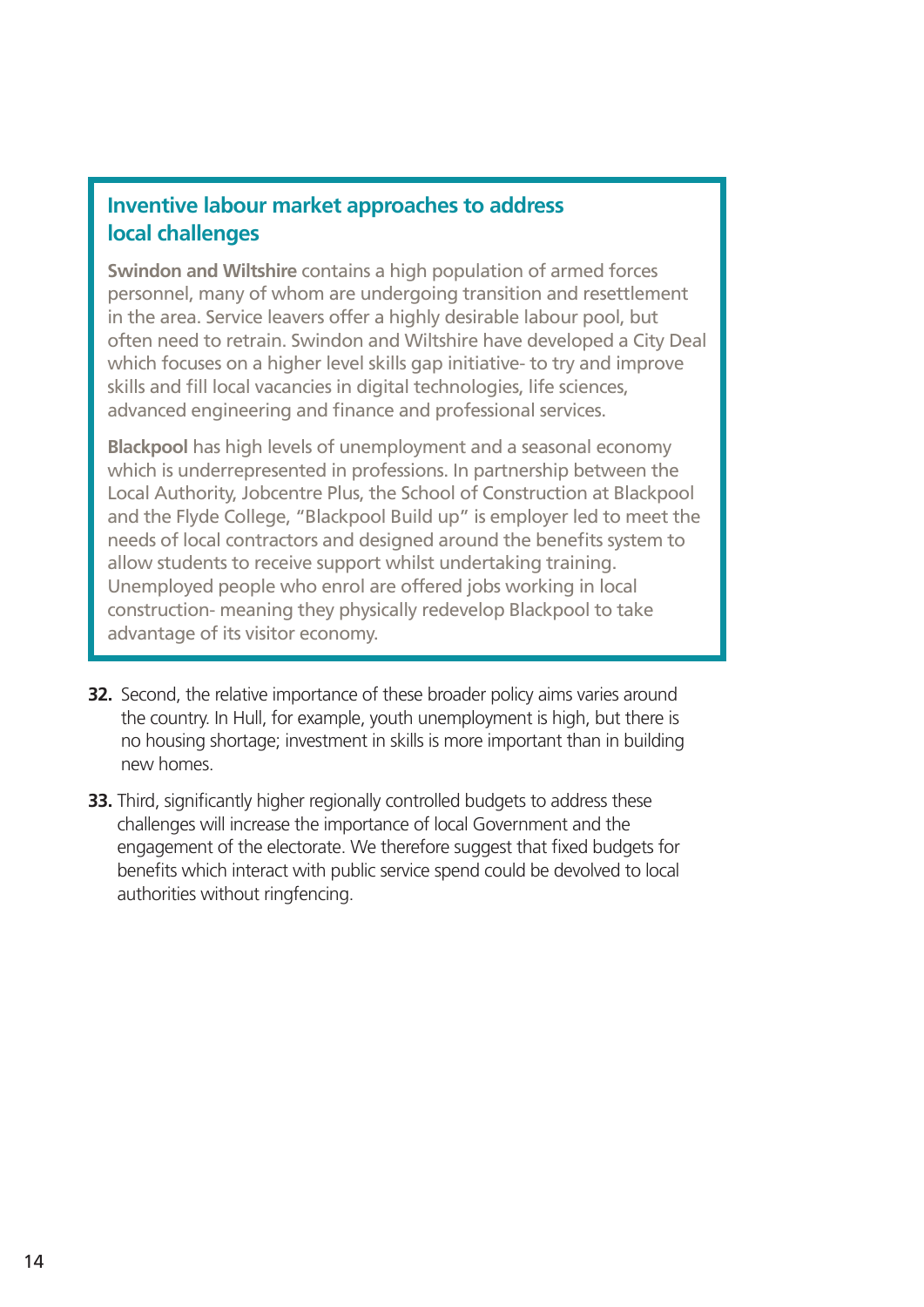#### **How would this actually work?**

For example, of the £81.4 billion budgeted by the Treasury to be spent in 2015/16 on working age benefits and tax credits closely linked to public services, £3.25bn (or four per cent, in line with their national share of the working age population, adjusted for deprivation) is allocated to Greater Manchester. Greater Manchester would have a simple statutory responsibility for using this funding to promote core social objectives.

Within a fixed budget they could use the framework of existing benefits, or they could adjust the design of those benefits. They could reduce unemployment benefits for young people, for example, in order to strengthen incentives to work or stay in education, as part of a wider skills and labour market strategy. They could tailor support for housing costs to trends in local housing markets and to housebuilding and infrastructure plans. In the longer term, they could even move away from them altogether, linking up the delivery of financial support with the delivery of other council services (such as housing, transport and social care). Over time, this approach could work to reduce local welfare expenditure by improving outcomes in Manchester.

II Child poverty is exceptionally high here.<br>Unless this is addressed, long term skills gaps would continue to prevent local people working in the engineering roles that were common in Wolverhampton- roles which are currently occupied by people who travel into the city to work" Wolverhampton CAB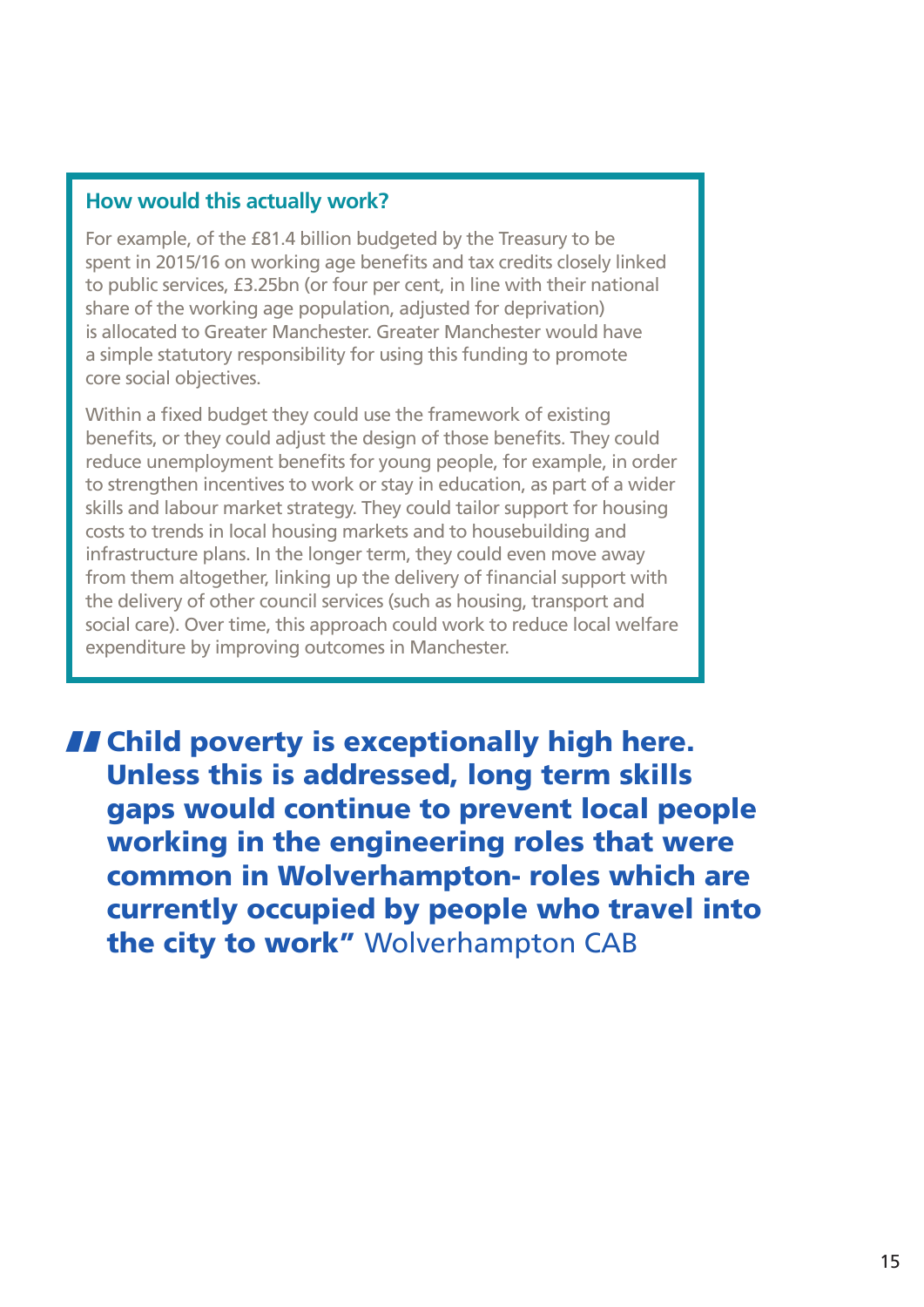#### *Conclusion*

- **34.** There is a delicate balance to be struck on the regionalisation of the welfare system. There are substantial risks to devolving benefit spend in its entirety; the costs of higher unemployment in a period of economic difficulty should not be borne locally, and the costs of funding rising unemployment should not be divorced from the policy control of active labour market programmes which is a crucial lever to mitigate that risk. And economies of scale in the processing of payments should not be lost.
- **35.** But sub-national Government is best placed to use an understanding of their communities and a range of interventions to help those with multiple barriers to get back to work, as we have explained above. Local leaders must have the flexibility to implement the best delivery services for their communities. A more sophisticated risk-sharing approach, such as that developed between DCLG and councils for business rates, should therefore be considered.
- **36.** Movement in the direction outlined in this chapter would help to restore public confidence in the benefit system in two ways. Different places will move at different paces, and the Treasury might consider an earned autonomy model to be appropriate. But the potential gains are clear: first, local ownership of social challenges can create a more detailed, nuanced understanding of the problems facing a community and their causes than is possible from Whitehall. And second, our experience suggests that solutions that are developed locally. with a coherent view across public services and the private and voluntary sectors, are more likely to succeed.

**Proposal: Policy-makers should think about welfare in terms of the social and economic development of places, so that local leaders can fix the problems that matter. This could include varying some benefit rates around the country and merging budgets for other benefits with local public services spend.**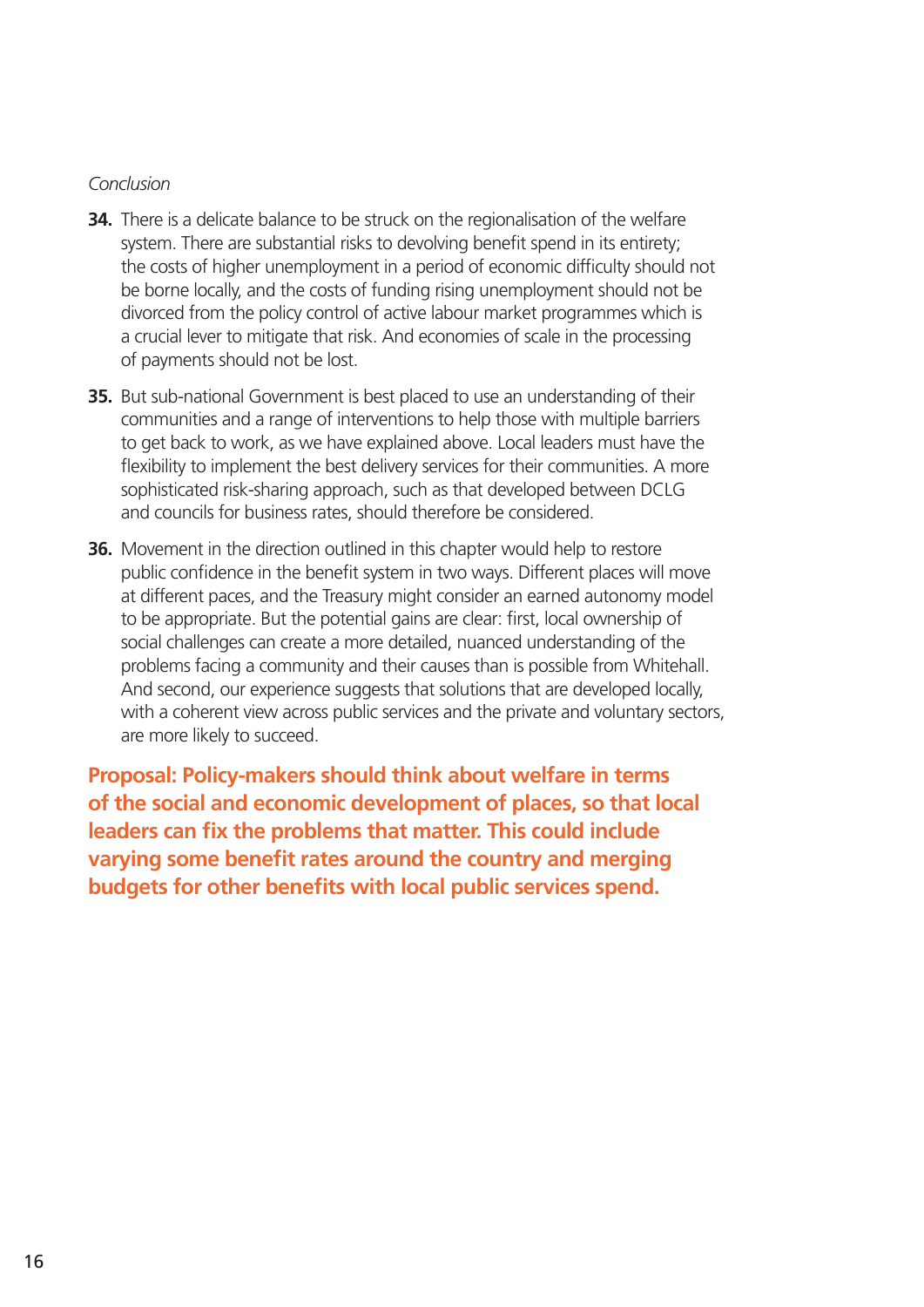#### **ii) An intelligent front line**

**37.** The second step needed to rebuild our system of financial support is to reintroduce an intelligent front line in the welfare system with real discretion for staff. Many of the individuals who seek face-to-face help from Citizens Advice are grappling with a combination of serious income, debt, family and housing problems; yet there is no arm of the state which is capable of looking at their circumstances in the round and working out how to get them back onto their feet. Policy-making is strictly rules-based and there is little or no room for staff to apply their experience of working with people or to use their judgment and discretion.

#### *The problems of a rules-dominated model*

- **38.** Whitehall has become too dominant in the design of welfare policy. The culture is skewed towards the calculation of legal entitlement to financial support, rather than towards developing and refining a coherent set of practices to achieve wider policy aims such as getting jobseekers back to work.
- **39.** Every day, our advisers report seeing clients who have tried to do the right thing, but lose out because they have failed to follow the rules to the letter. The senseless decision to sanction the award of a claimant who failed to sign on because she was at a job interview was picked up by national print media last summer.<sup>24</sup> But our bureaux see thousands of citizens every week trying haplessly to make the chaotic, visceral reality of life fit the pages of DWP's decisionmakers' guide.

<sup>24&</sup>gt; Daily Mail, 'Unemployed graduate has benefits stopped after missing a jobcentre appointment because she was at an interview' 24th June 2013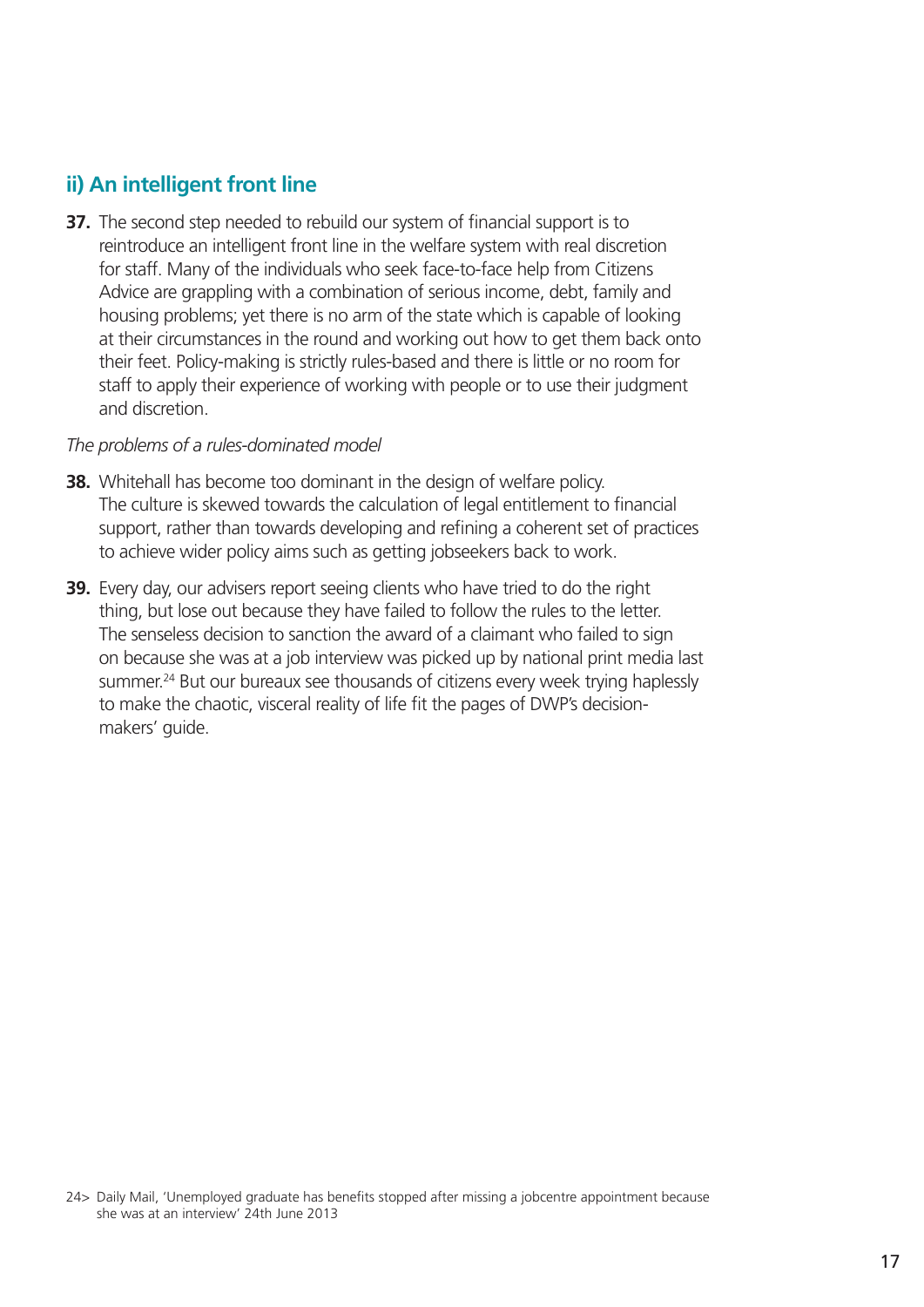#### **Examples of the problems created by a rules-dominated model**

**Karen,** 34 visited Bolton CAB because she wanted to challenge a decision made about her employment and support allowance award. She was not entitled to ESA while DWP reconsidered their decision, but was unable to claim JSA in the meantime because she was unable to meet the needs of the claimant commitment due to poor health. This left her without access to either benefit and she needed to borrow money from family to get by.

**Colin,** 58 visited Derbyshire CAB because his Jobseekers Allowance was sanctioned. He doesn't own a computer and was carrying out his work search each day in his local library. On one of the days, he forgot to check the 'active history' box and as a result, he received a four week sanction. Colin was doing his best to comply, but poor digital literacy skills resulted in a mistake which meant losing his benefit payment for a month.

**40.** Jobcentre Plus advisers themselves have reported feeling restricted in their effectiveness in helping people with multiple barriers to work.<sup>25</sup> Government research found that advisers felt that time-limiting of interviews and rigid conditionality prevented them from giving the best possible challenge and support, and they also expressed concerns about falling numbers of specialist advisers.

#### *The intelligent front line approach*

- **41.** Staff working with people in operational roles every day get an unfiltered view of how citizens interact with services, and develop unusual levels of insight into how citizens really think, prioritise and make decisions in that context. In fields such as nursing and social work, this discretion is brought to bear to help achieve policy outcomes.
- **42.** Despite the challenges currently facing the profession, social work practitioners have a degree of freedom in their decisions about how they practice and what they do. Social services departments set requirements and standards and try to co-ordinate how people work together. The work is governed by a public service ethic and an emphasis on consistency, but the governance arrangement also allows for substantial professional choice and freedom in determining which families get what sort of support.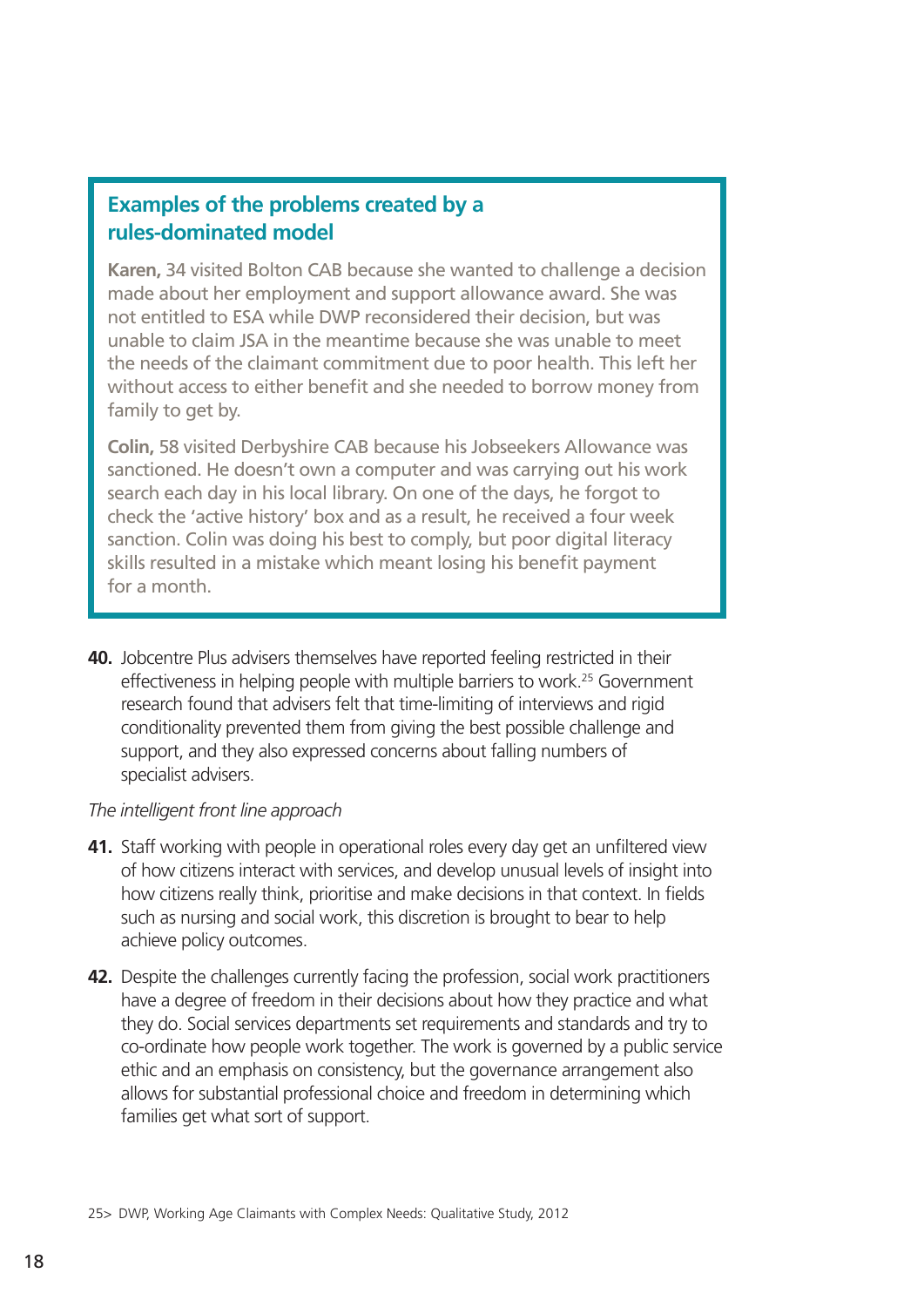**43.** Significantly, social work is also graduate career with a requirement for a degree approved by the Health and Care Professions Council. Social workers have a strong professional identity as 'skilled helpers' and recruitment campaigns focus on the benefits of a meaningful career built on helping families in difficult circumstances to get their lives back on track. The core of the practitioner ethos of social work, the application of values and ethics in dealing with vulnerable people and the need to empathise with people to help them to take control of their lives are all just as relevant whether we are talking about social or financial support. To undertake a career in social work, candidates must have an undergraduate or postgraduate degree and must have completed a six month work placement. This contrasts sharply with the five GCSEs needed to be a work coach or personal adviser in Jobcentre Plus.

#### *What an intelligent front line in the welfare system could deliver*

- **44.** Our view is that greater operational discretion of this sort could also work in parts of the welfare system; it could help more people to live independently, or could help people to move off benefits and back to work. It could also make front line jobs more fulfilling and rewarding.
- **45.** We have recently seen trials of more discretionary approaches in Jobcentre Plus, for example with advisers shaping the nature of jobsearch requirements through the claimant commitment and greater flexibility around conditionality through the 'Jobcentre Plus Offer'26. We welcome these steps, but our view is that more pace and ambition is needed, especially for those facing complex and demanding situations.
- **46.** At Citizens Advice we see two million people each year, and on average they present with three separate issues each. Debt problems, mental health problems and housing problems very commonly cluster together. We adopt an intelligent approach to understand our clients' problems and to help them get back on their feet, because it is the only viable way to do so. A father cannot really focus on finding work if he has been evicted from his home because of rent arrears, or if he is fighting for custody of his daughter; problems must be broken down and fixed in order.

### If's really unusual to have a client with one<br>issue. They ask for help about the issue that's most pressing at the time, but when we scratch the surface, we almost always find more problems" Adviser, Gateshead CAB

<sup>26&</sup>gt; This 2011 programme reduced the emphasis on fortnightly signing meetings and gave a wider menu of flexibilities around work experience, volunteering and training.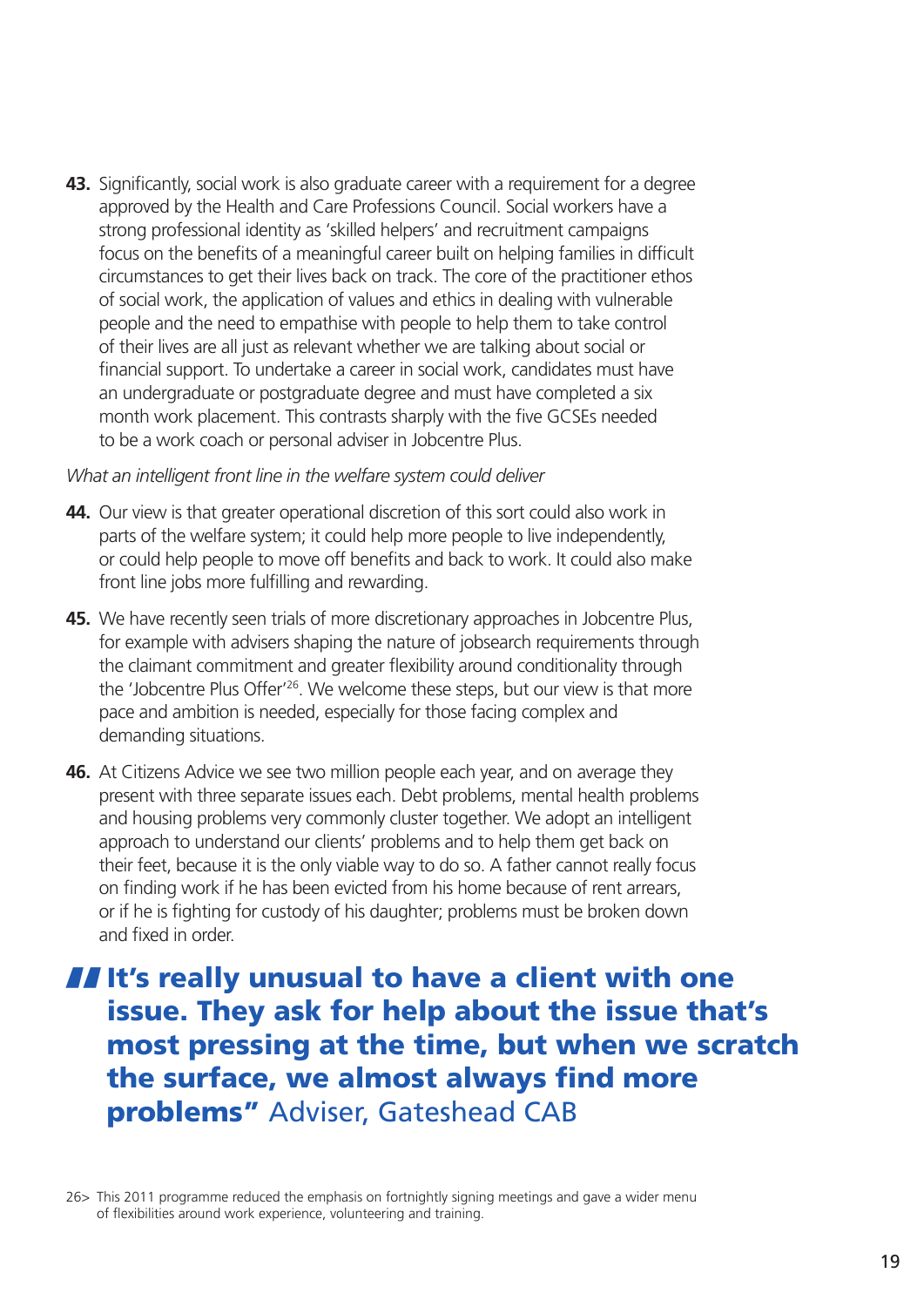#### **How this approach helps Citizens Advice clients**

Eighteen year old Harvey who lives in Gateshead came into a Citizens Advice Bureau and said that he had no job and nowhere to stay – and that his head was 'all over the place'.

His adviser asked Harvey questions to uncover a history of abuse, depression and substance misuse. Harvey wants to get a house and a job to support his girlfriend who is pregnant, but he is not well placed to do this without support.

The adviser was able to unpick these problems and give Harvey step by step advice which included registering with a GP, registering for JSA, going to the Salvation Army for a food parcel, and making an appointment at the council housing office to talk about accommodation options.

**47.** Research shows that the keys to effective relationships in public service delivery are understanding, collaboration, commitment and communication, and this is crucial for supporting those who have complex or multiple barriers to work.27 The key competences for welfare staff working at an intelligent front line would be emotional intelligence, a rounded view of human nature and reserves of patience and empathy. It is right that basic entitlements to financial support are determined under the law and not by the judgment of individuals. But expert staff need greater latitude to deal with complex cases based on personal judgment informed and guided by regulations, rather than unhelpfully constrained by them, in areas such as conditionality, job coaching and crisis support.

<sup>27&</sup>gt; This 2011 programme reduced the emphasis on fortnightly signing meetings and gave a wider menu of flexibilities around work experience, volunteering and training.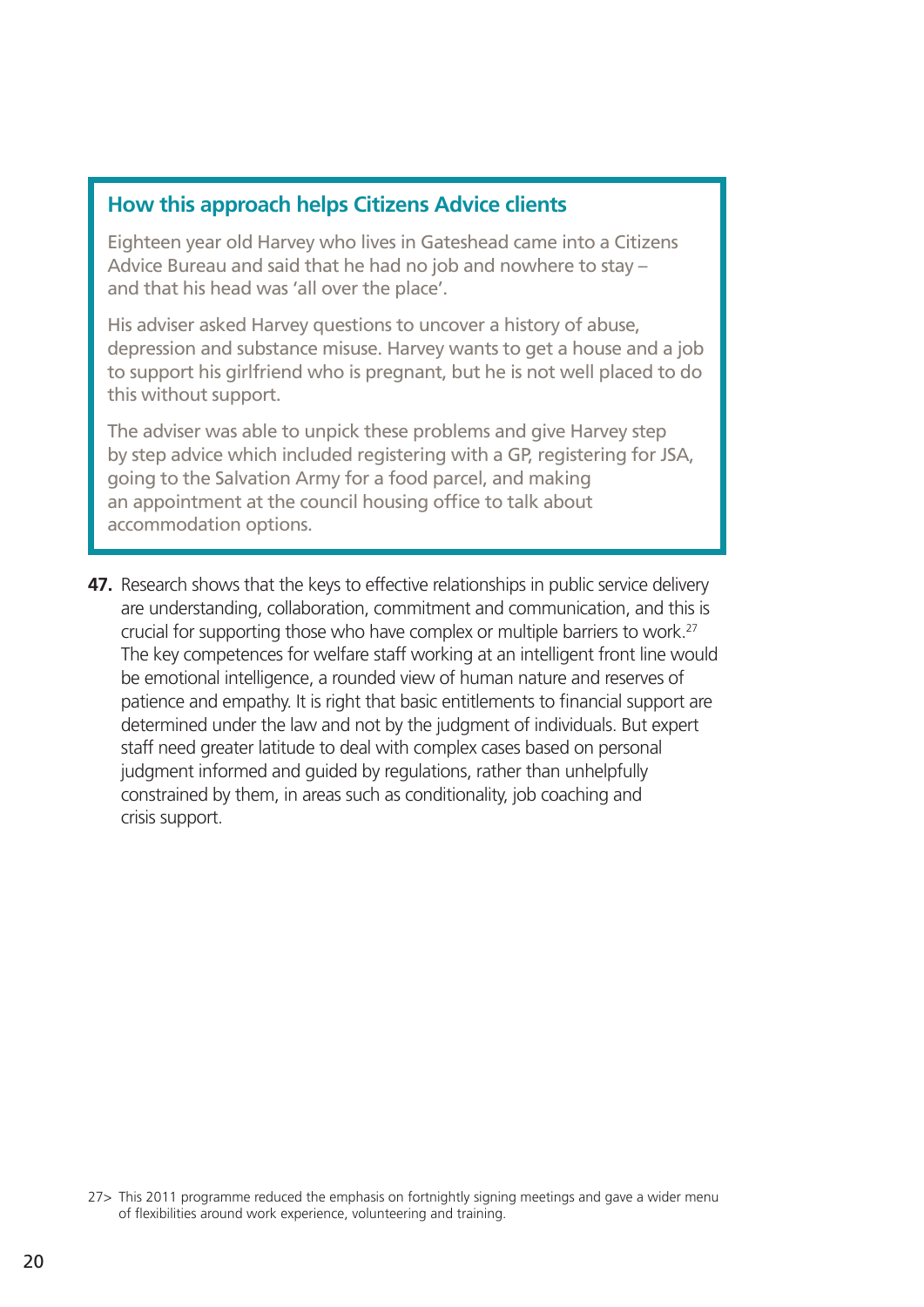#### **Three examples of the intelligent front line model in action**

In **Australia** the employability profession is already widely recognized. There is an emphasis on supporting the hardest to help through joining up services: "If you are homeless, a person with disability, an at-risk young person, or experience mental health issues, your provider will help you to get the support and assistance suited to your circumstances. This could include mental health support services, counselling, rehabilitation services, financial counselling and anger management."<sup>28</sup> (Employment Services of Australia)

Closer to home, in **Greater Manchester** the key worker model 'Working Well' is being tested in relation to helping long-term unemployed ESA recipients back into work. This service is jointly funded by the DWP and the ten Greater Manchester local authorities to test whether they can better integrate support for people with multiple barriers to work. The integration with health services is a key part of the delivery model. Between March and July 2014, 128 ESA claimants exited the Work Programme, of whom 124 entered Working Well. Of the 124 referrals, 96 clients have received a full assessment and an action plan tailored to their specific needs and support, intended to move clients closer to the labour market.

The **Supplementary Benefit** system also exemplified the intelligent front line in relation to crisis support up to the end of the 1970s. Front line staff made their own assessments, for example, of whether benefit could be paid early in exceptional circumstances.

- **48.** Our view is that in the long run, an intelligent front line would improve policy outcomes without increasing costs. Upfront investment in staff training and development would be offset by longer-term savings from shorter and less frequent spells on financial support.
- **49.** But in order to achieve this it would be crucial to ensure that staff must have incentives to use their judgment, rather than to be excessively tough or lenient on their clients. One way to achieve this might be to develop a 360 degree feedback system which brings in the views of clients as well as managers. Clients could grade the support received in terms of relevance and effectiveness and share their experience with prospective users.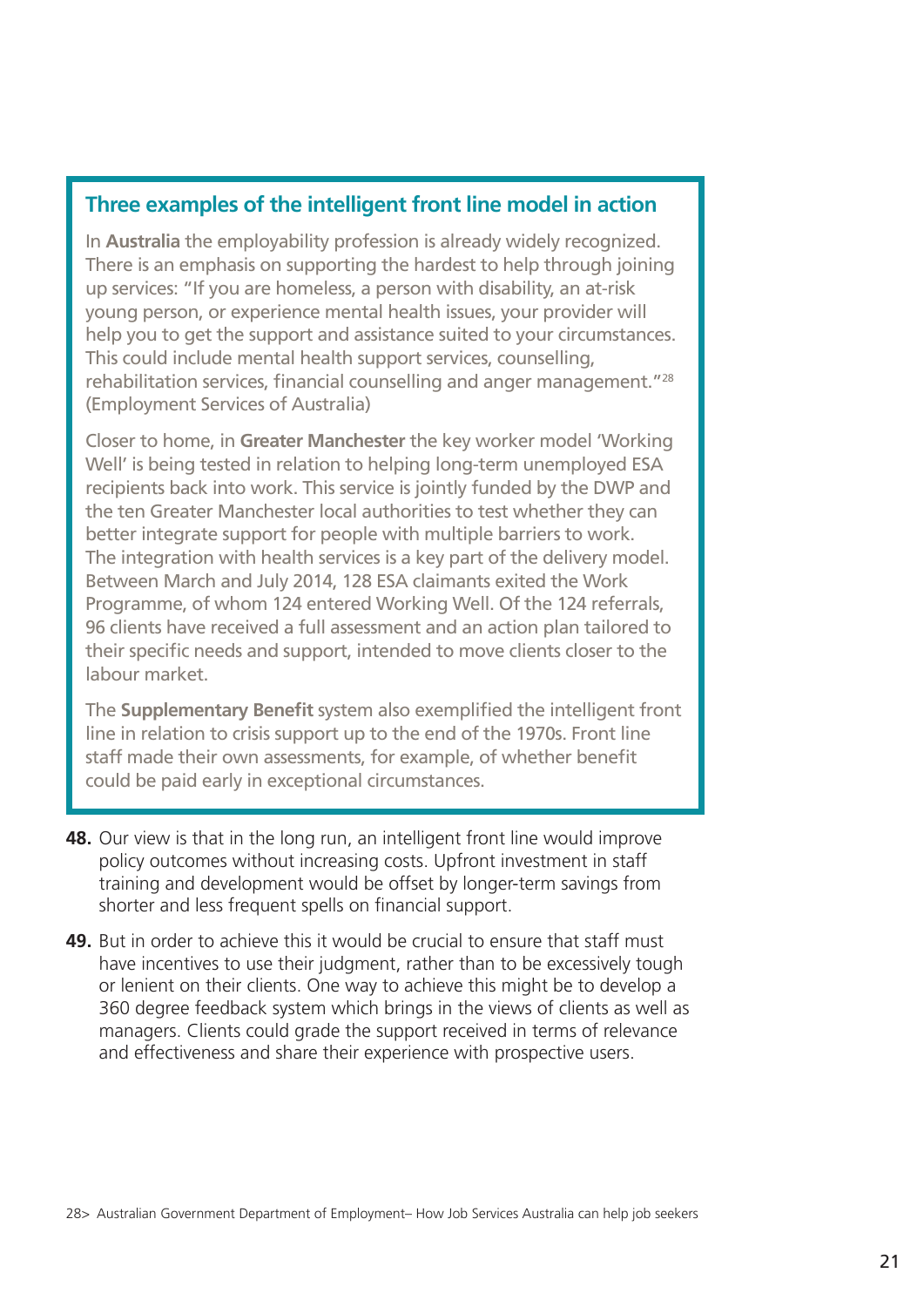#### *Conclusion*

- **50.** Reducing the dominance of rules and increasing the discretion of front line staff is an essential plank of building a responsive, modern welfare system, and should be given more attention by policy-makers.
- **51.** Our advisers repeatedly bear witness to the failure of the current system to respond effectively to messy real-world problems and to put steps in place to get people on the right track. An empowered, intelligent front line could transform the welfare system from a place where citizens get stuck, to a springboard that gets them back on their feet.

**Proposal: Policy-makers should restore an intelligent front line, especially for those who deal with complex cases. This could include developing an employment support career path based on the social work or nursing model.**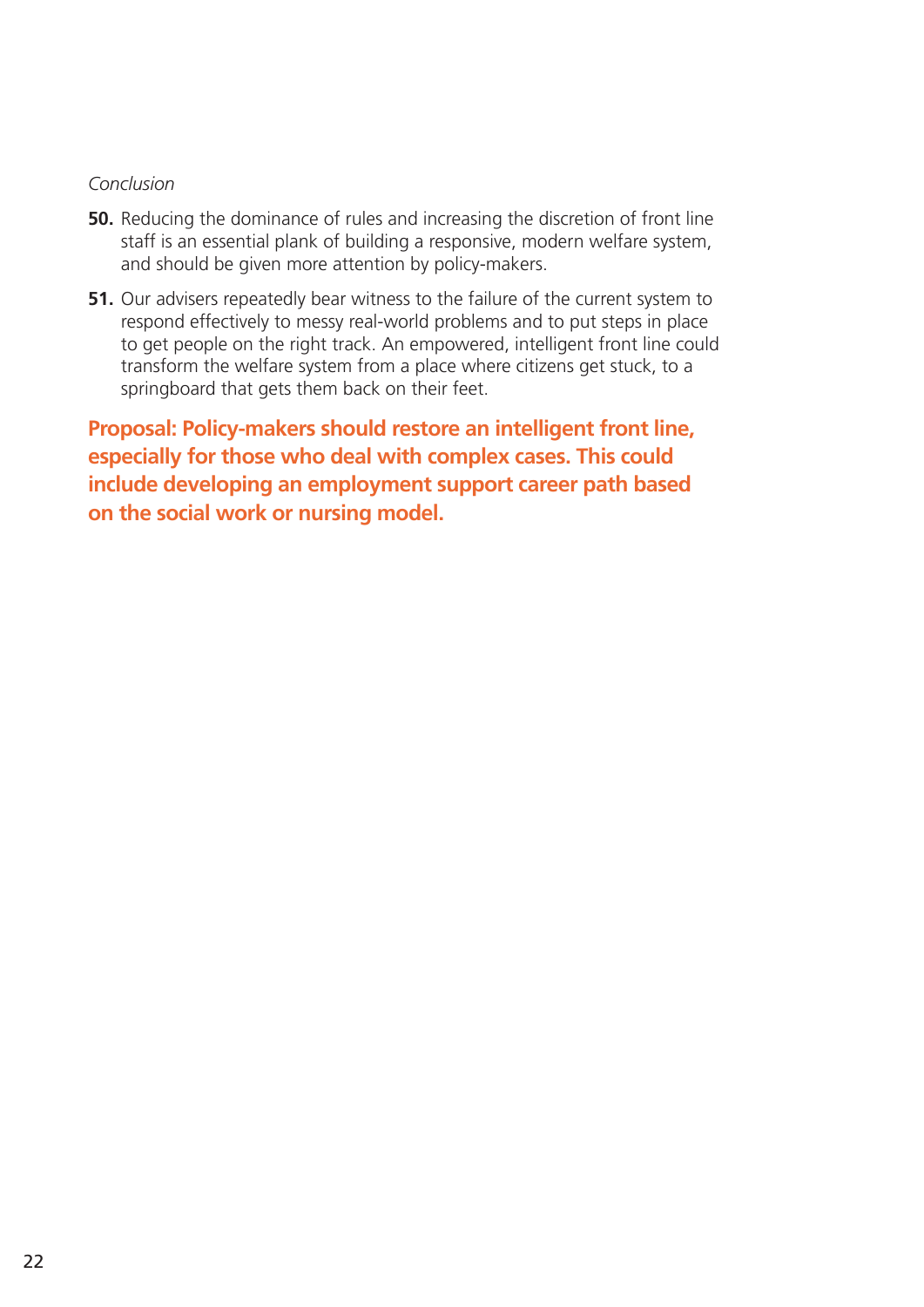#### **iii) A welfare system for the digital age**

- **52.** Third, the welfare system needs to look and feel like a modern, user-centred public service if the public is to regain confidence in it and if it is to move people forward into work or enable them to live independently.
- **53.** Current delivery systems fail to do this; too often we see people sent from pillar to post trying to resolve their problems. Welfare is notoriously associated with IT projects which fail slowly and expensively.
- **54.** We warmly welcome DWP's efforts to move towards modernised ways of claiming benefits online which are driven by an understanding of what people need from Government, and which save money. The Universal Credit Digital Project passing its alpha review assessment is particularly welcome.<sup>29</sup> But fixing these transactional services is only the first step; we must build new services which transform lives because they are rooted in how people really think when they need help with money or help finding and progressing in work. And we should depoliticise the process by building them in the open, transparent way that is demonstrated by the Government Digital Service.

#### *Problems caused by outdated models of service design*

- **55.** For new ministers taking up post in DWP or the Treasury, delivery has been a perennial headache. Many payments of benefits are made through mainframe computers, some dating from the 1970s when clerical business processes were first digitized. This means that they were not designed with digital services in mind, that they are unstable and expensive to maintain, and that they do not communicate with each other. In turn, this mitigates against changing benefits, services or even letters and leaflets quickly in response to changes in the economy and in society.
- **56.** And even where more modern technology has been adopted, the approach to service design and service delivery has been driven from an IT perspective and outsourced to a small number of major suppliers. As a result there has been too little scope for iteration and improvement of service design, and too little feedback from claimants and front line staff. And poor service design has generated a great deal of additional work; applications and evidence gets lost; messages are mis-transcribed or misunderstood; entitlements are mis-calculated. HMRC has estimated that around 35 per cent of calls to its contact centres in 2010 could have been avoided with better business processes; and changes made since then to processes, letter and forms have reduced the total number of calls substantially.<sup>30</sup>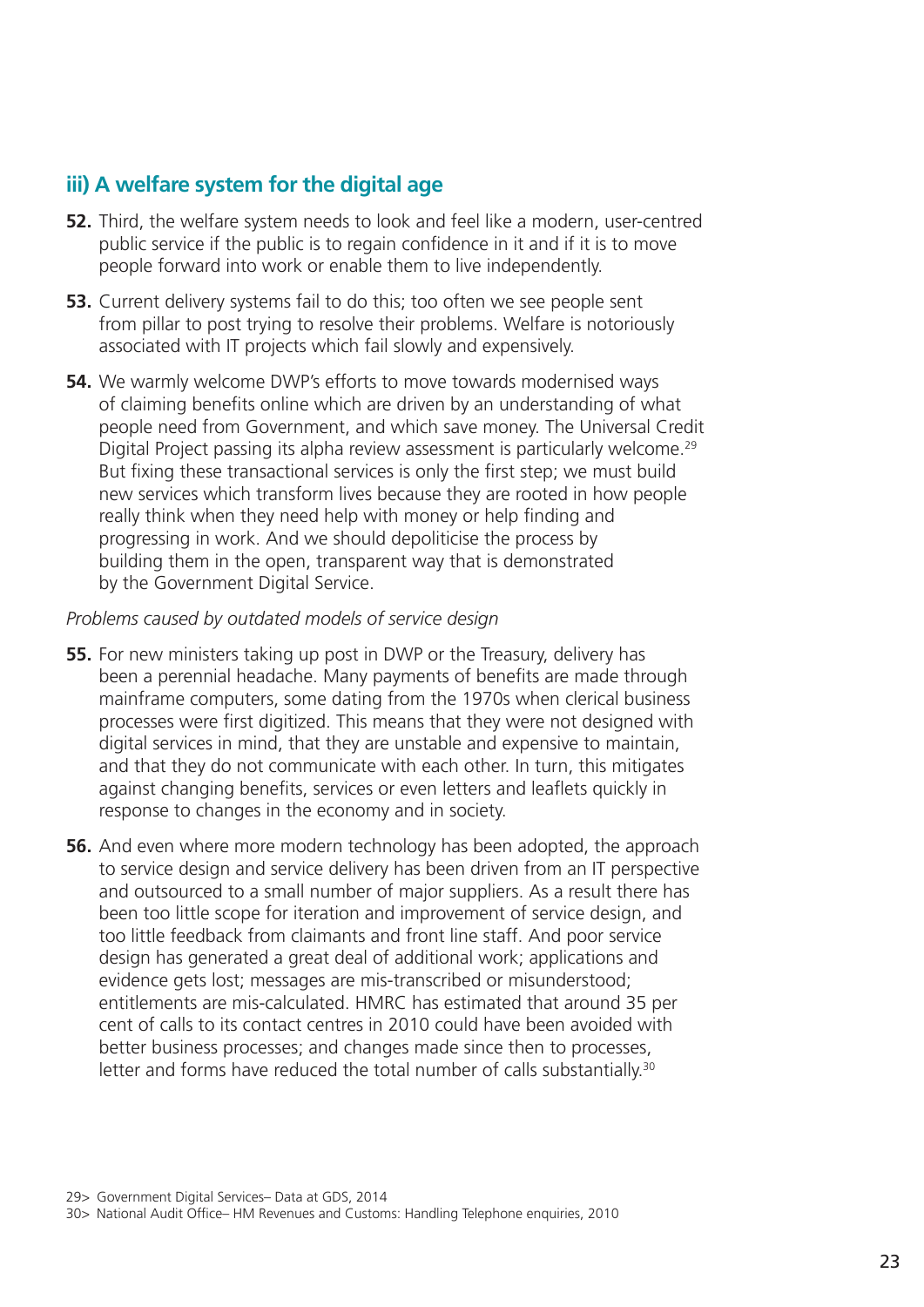**57.** At Citizens Advice, we see the human impact of this "failure demand" problem thousands of times every day. People come to us with carrier bags full of paper and diaries of phone calls to different DWP and HMRC numbers, at their wits' end after trying to access the financial support to which they know they are entitled.

#### **Examples of the human impact of failure demand from Citizens Advice**

**Florence** visited Esher CAB because she was in poor health, caring for her husband who suffered from dementia, and had been trying to claim Attendance Allowance for almost six months but had not received a decision.

Our adviser called the Attendance Allowance processing unit and was advised to call the Pension Service to see if the client was entitled to a Severe Disability Premium. The entitlement was eventually established and the Pension Service sent out a claim form, but they also said that the client should contact the Carer's Allowance Unit and claim an underlying entitlement to Carer's Allowance. Our adviser then called the Carer's Allowance Unit who said they would send the application forms to the bureau. Eventually the Attendance Allowance award was put into payment, but Florence said "I felt so upset by the whole process that I will never fill in another form".

**Samir** is a 50 year old father who visited Bury CAB because his claim for Child Tax Credit had been delayed for two months and he was getting into debt.

HMRC explained to our adviser that they couldn't make payments because they couldn't identify Samir's partner on their database and they couldn't tell her how long it would take to sort this out. After a further two months, HMRC made a payment of £900 to Samir to make up for four months of missed payments.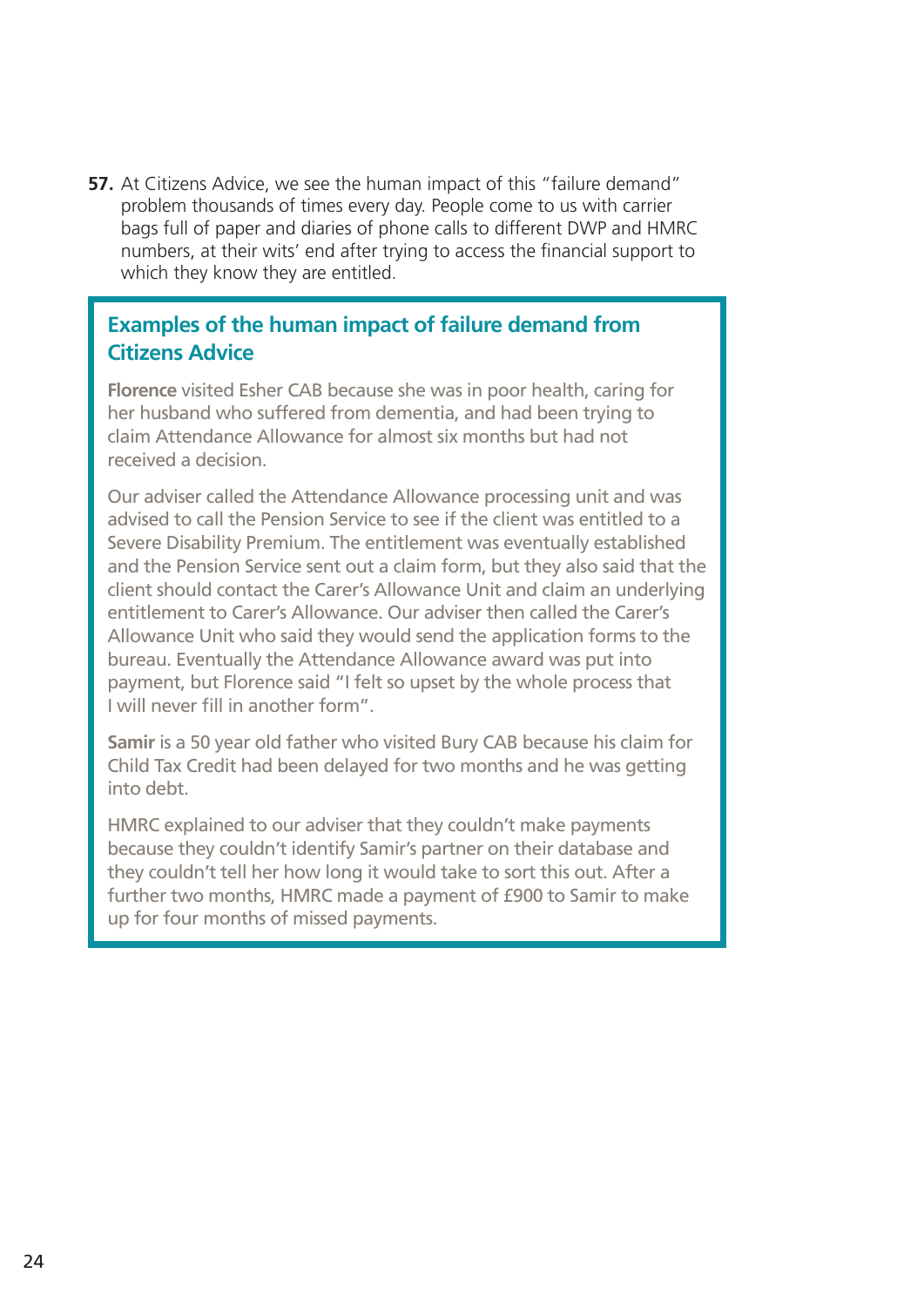**58.** Even getting through to speak to someone can be a problem. In 2013, more than a third of people waited longer than 10 minutes to speak to an adviser at HMRC, and the Government acknowledged that the number of people having to make multiple calls because of official errors was unacceptable.<sup>31</sup>



Fig 5: Belinda's experience of struggling to get through

**59.** These types of problems mean that working age clients are beginning to anticipate these problems and can even be deterred from taking a new job or additional hours by a lack of faith in the system. Many low income parents moving into work need support for childcare costs in order to avoid being worse off; without confidence that their claim for Working Tax Credit will be processed quickly, they may even be deterred from taking on a job.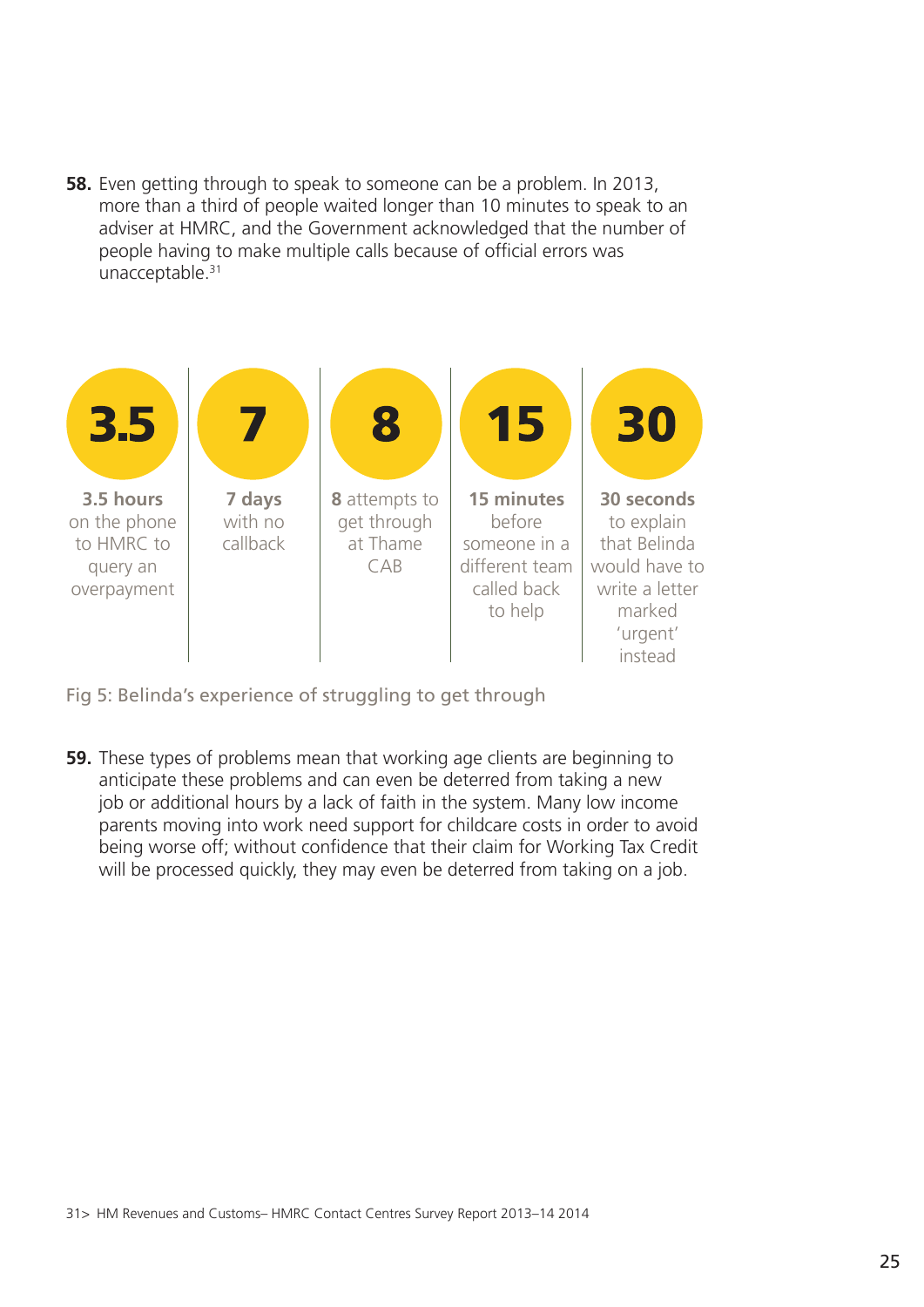#### *Better online services are being developed, but a user-centred approach is needed*

- **60.** Since Martha Lane Fox reviewed Directgov in 2010 and recommended the creation of a new Government Digital Service,<sup>32</sup> the government has begun to develop transactional front-end services which focus on what users actually need. The State Pension, Jobseeker's Allowance and Carer's Allowance can already be claimed online, and Personal Independence Payments and Universal Credit will follow soon. DWP's Digital Strategy<sup>33</sup> sets out ambitions that these services will work on different types of device, and will keep personal data secure. The Government estimates that annual savings of £330m could accrue from moving benefit claims online, even taking into account the essential costs of security design.
- **61.** However, fixing broken processes for claiming benefits is just a hygiene factor. Broken processes are building antipathy for the welfare system, but mending them will not generate empathy. Creating user-centred services and tools to solve wider policy challenges, such as supporting people to find work, to live independently or to maximise their retirement income, is the real prize. If Ministers are able to deliver user-centred services then some of the bonds between governments and citizens may begin to strengthen.
- **62.** This process starts from how people conceptualise their own aims and how they really think and make decisions when they need help with money or help looking for work. At Citizens Advice we know how people think about their lives and the obstacles that they face. An older person rarely starts by saying they need to apply for a named benefit, such as Attendance Allowance – they might start, for example, with a need for a bit of extra help and support around the house because they're 'getting on a bit'. And lower income parents talk about struggling to manage work and family life, not about the childcare element of the Working Tax Credit.
- **63.** Policy-makers have a range of qualitative research techniques which help us to understand attitudes and mental processes, and now we can add the field of web analytics to this toolbox. We can track search terms and histories and use cookies to understand how people look for information and interact with digital services, and we can use that anonymous information to design policy solutions which will really work.

<sup>32&</sup>gt; Martha Lane Fox– Revolution not Evolution 2010

<sup>33&</sup>gt; Department for Work and Pensions– Digital Strategy 2010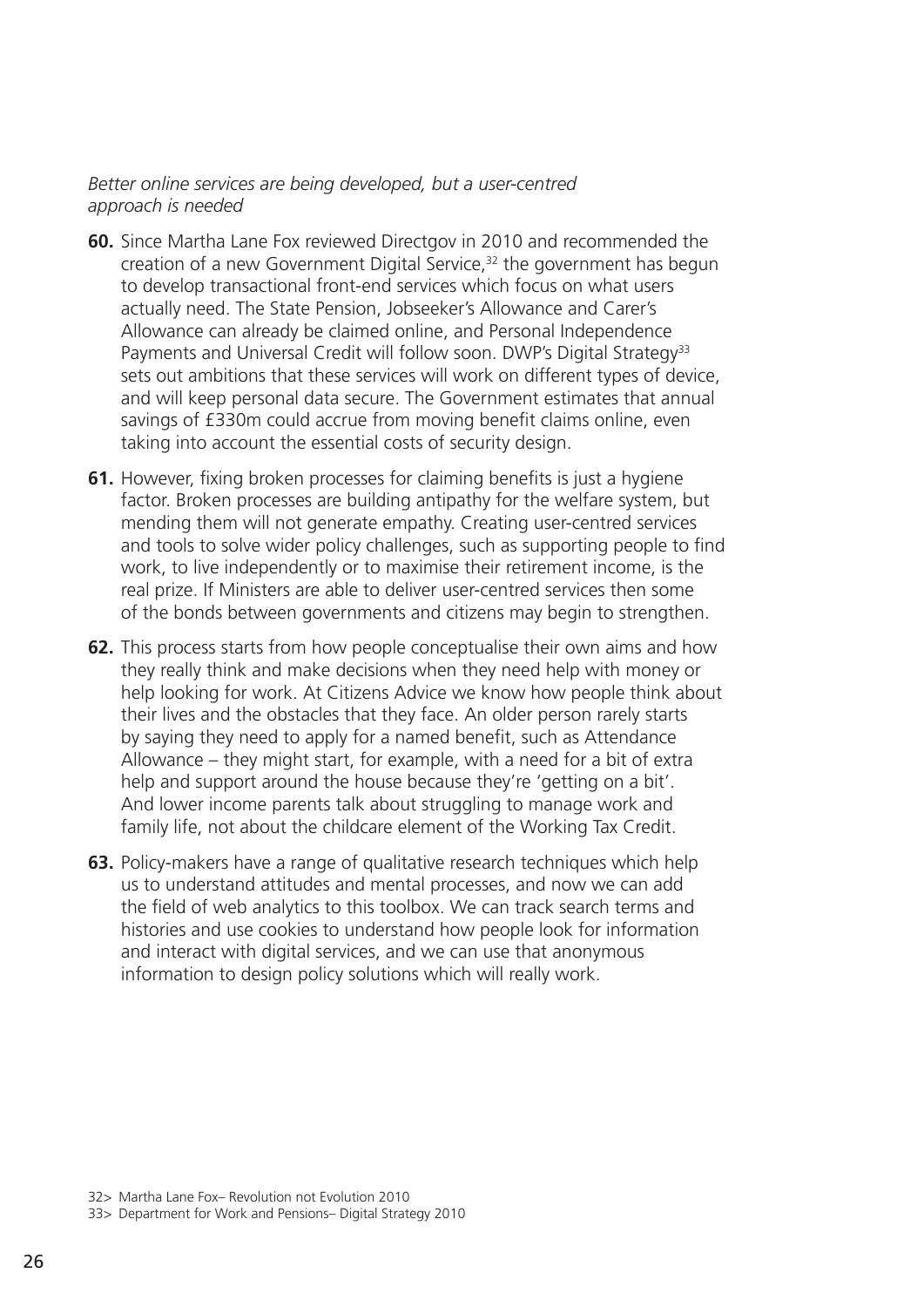#### *Digital work needs to be done in the open*

- **64.** One of the successes of the Government Digital Service has been to open up digital development to public scrutiny, allowing people to understand the thinking, research and design as it progresses. While it is important that some aspects of DWP's digital work, particularly around data and payment security, remains private, far more of its work could and should be done in the open.
- **65.** This would allow people to suggest further improvements, understand how policy is developing, and take an important step to depoliticise IT development: by being transparent and up front about early thinking and the results of testing at every stage, improvement of services becomes a journey that is shared.

#### *Better digital services from Citizens Advice*

**66.** At Citizens Advice, we're changing our digital offer so that our clients are at the heart of the way we develop content. We are taking an iterative approach, and user research is enabling the design of content that our clients will understand and are likely to use. Crucially, we aren't just trying to speed up or simplify individual processes; we are trying to identify related issues so that we can understand how our clients really think about and communicate their problems. For example, we know from user research that when asked, most clients say they have just one problem and after probing further, we discover an average of three. As a result, we have developed a responsive webpage called 'problem solver' which allows people to choose from a range of issues which are affecting them. Not having to articulate or describe a problem and instead selecting it from a menu is a better way for us to get the right information from the client, and helps us develop digital advice services which understand and help clients more quickly and effectively. An important part of this approach is to share what we're doing as we do it, asking for suggestions from across and beyond the service as we go. (You can follow this work here: www.alphablog.citizensadvice.org.uk)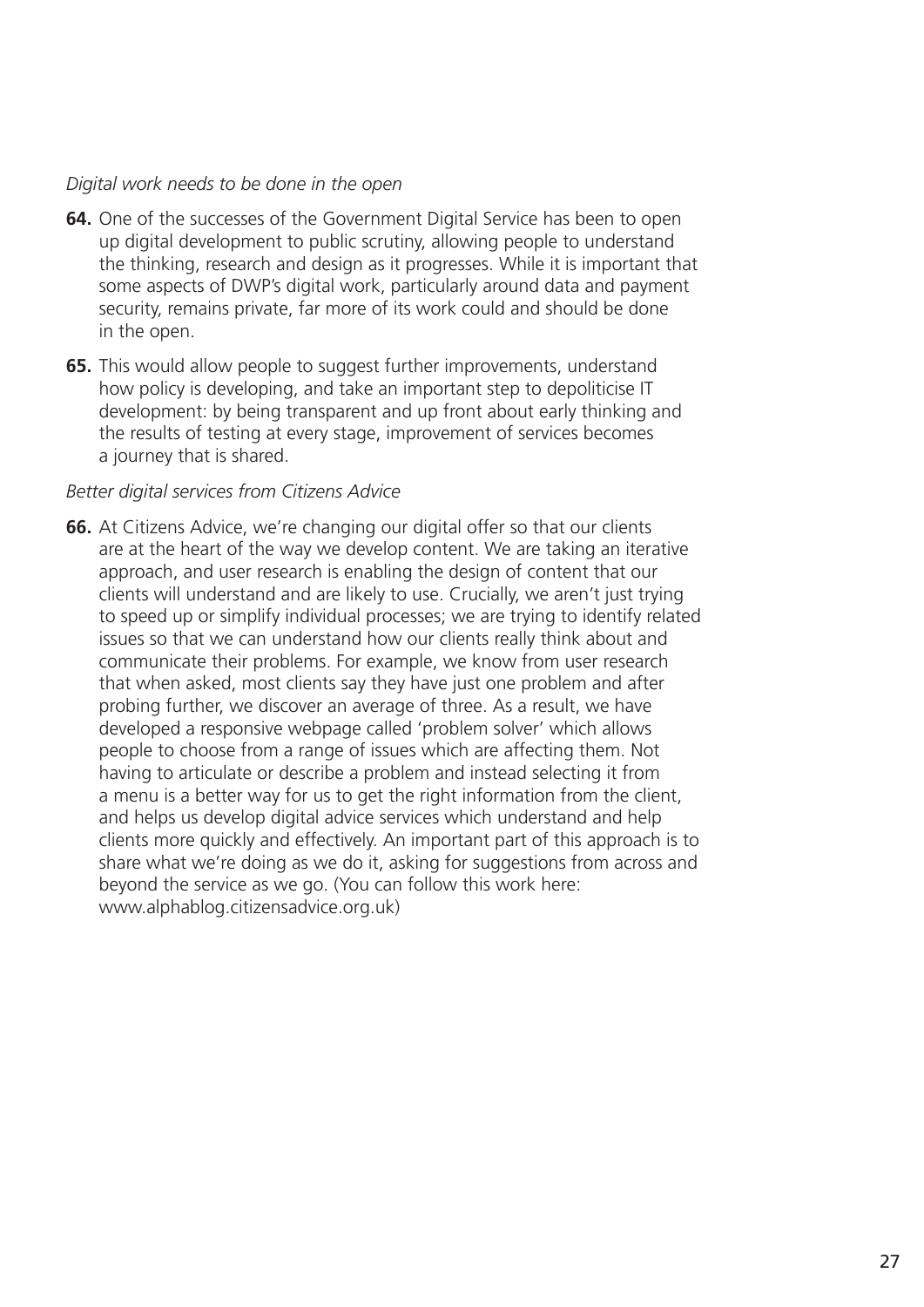#### *Imagining new Government services and digital tools*

- **67.** These approaches are already being successfully deployed to help people get discounts on spinning classes and to check the value of their neighbours' houses. But their full potential has not yet been realised in the public sector. User-led service design has untapped potential to address some of our most complex and important social and economic policy objectives; to make things easier, for example, for those who are looking for a job, for affordable childcare or for a flat to rent.
- **68.** These services should also be supported by tools which are quick and inexpensive to develop and which harness the power of digital and collaborative technology for those who can use it.

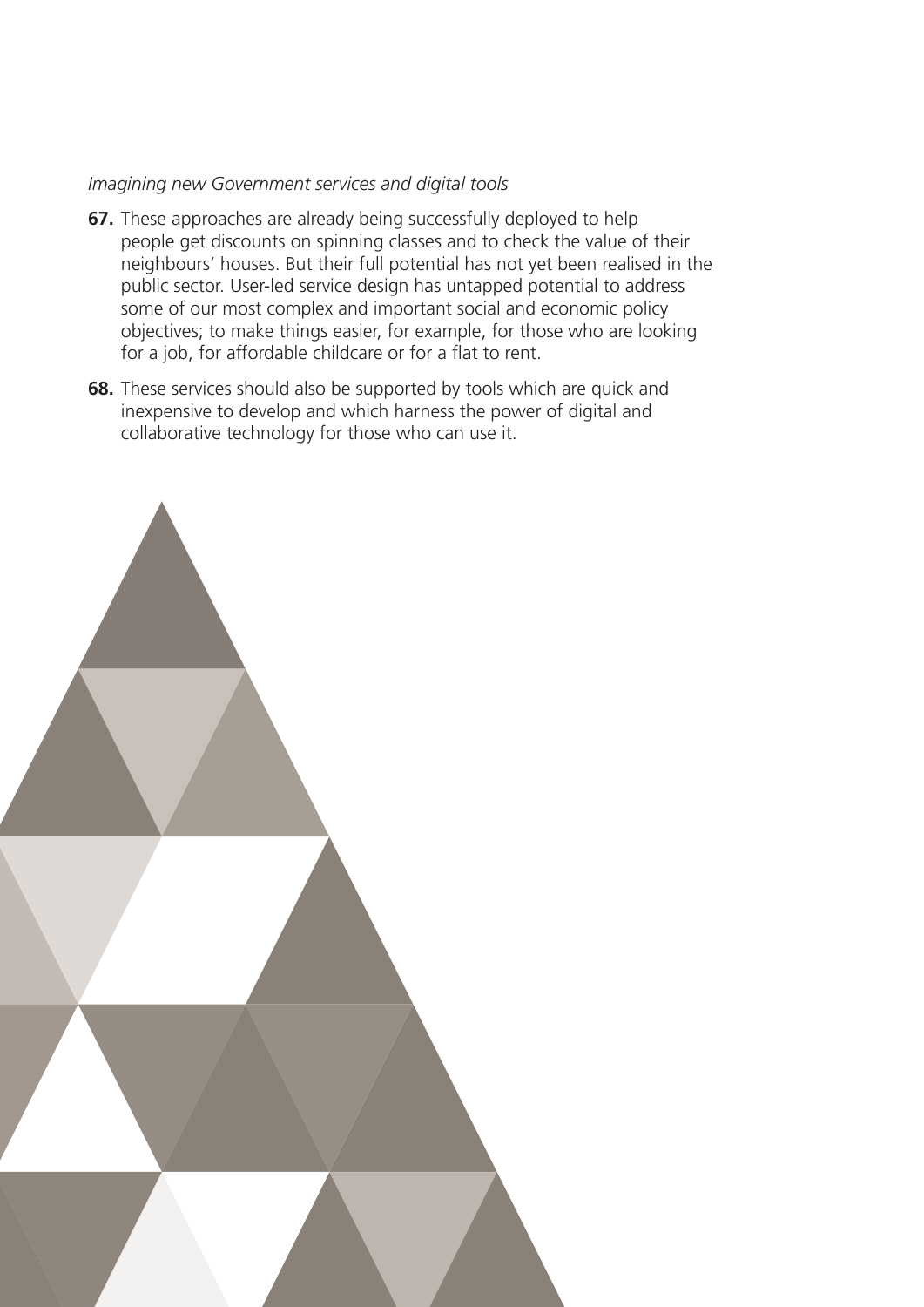#### **Examples of user needs not met, and ideas worth testing**

#### NOT MET #1

Debt is our second largest advice issue, making up for 29% of total problems in Quarter 1 of 2014/15. There is an increasing problem with it for those who are self-employed and under Universal Credit; selfemployed people will be required to report both monthly and annually.

#### IDEA WORTH TESTING #1

'Smart-self' A Self-Employment Budgeting tool which, after entering predicted annual income, allows the user to input monthly incomings and outgoings. This will then calculate how much the user needs to report for monthly income for UC, and how much he/she needs to set aside for tax and NI at the end of the year.

#### NOT MET #2

The world of work has changed meaning that parents are often working atypical hours with little security. With only a quarter of providers offering evening and weekend care, 3 in 5 needing a month or more notice to change arrangements and 1 in 3 imposing fines for late pick up or payment, finding childcare that fits with can be a difficult task.

#### IDEA WORTH TESTING #2

'Jigsaw' tool which allows users to cross match job adverts with public transport timetables and the opening hours of local childcare providers, and calculates financial costs and benefits.

#### NOT MET #3

In June 2014, 13,409 JSA claimants were sanctioned for failure to attend or participate in an Adviser interview.

#### IDEA WORTH TESTING #3

'Keeping track' tool which syncs appointments and interviews with electronic calendars and notifies the user when these events are coming up.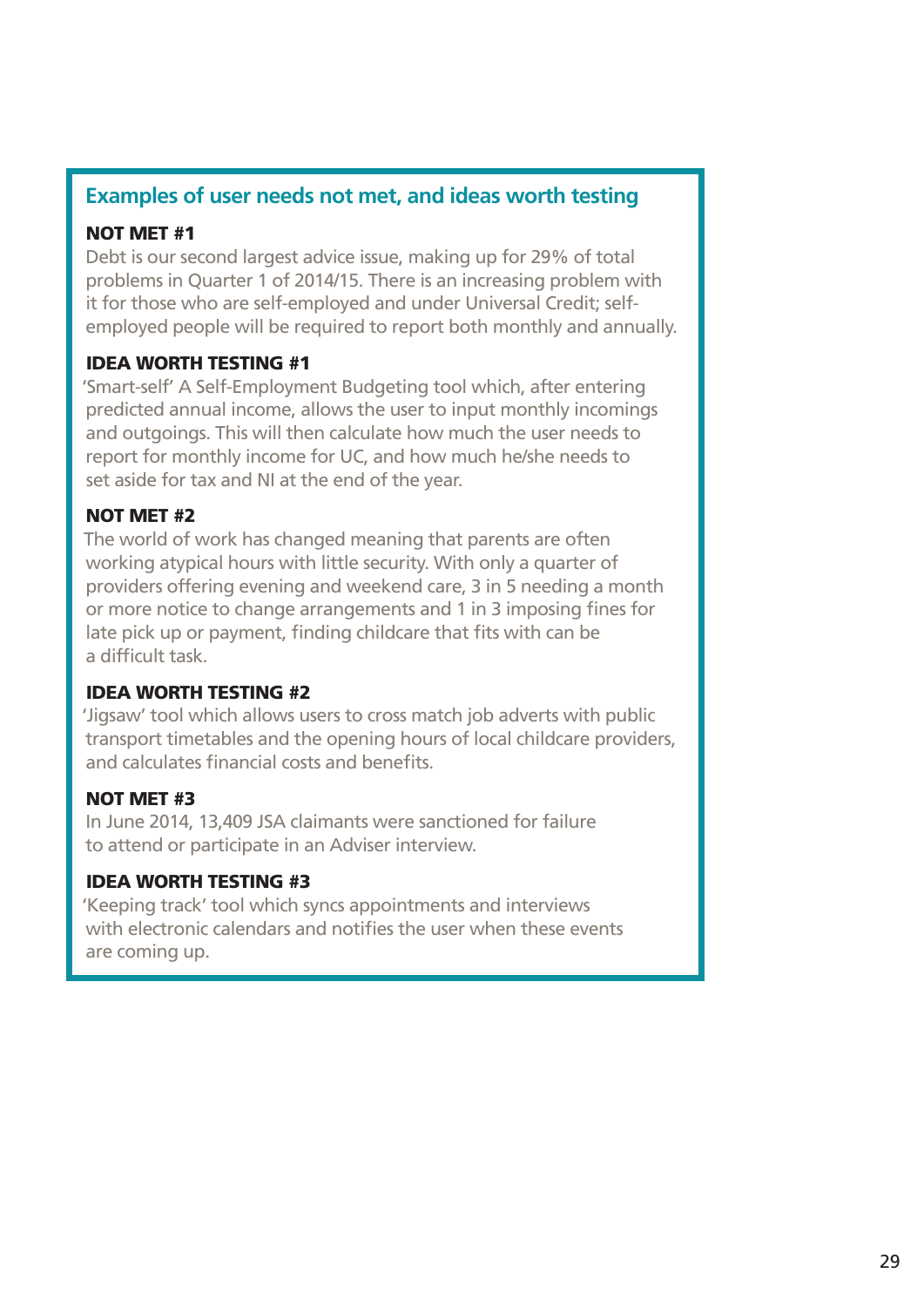#### *This saves rather than costs money*

- **69.** Old-fashioned IT-led services are expensive for four reasons; because they inhibit good service design and iteration with users; because Government gets locked into long contracts with one of a small number of big providers with whom they have limited negotiating power; because the systems are dated and skills to maintain and develop them are in short supply; and because these contracts are too often run on a time and materials basis rather than an outcomes basis.
- **70.** Modern, agile approaches to service design and development reduce set-up and maintenance costs. Continuous delivery and small incremental releases increase the chances of identifying failure early and rectifying problems. Lengthy documentation is avoided in favour of simple content which can be built upon when necessary. These types of services will dramatically reduce failure waste and reduce the costs of processing the majority of benefit applications. And collaborative technologies will enable people inside and outside of Government to design and improve solutions.

#### *Conclusion*

**71.** Our experience suggests that politicians should commit to building new open digital services which transform lives because they are rooted in how people really think when they need help with money or help finding and progressing in work. Where benefit spend is brought under local control, some of the existing back-end systems can be decommissioned. Others must be replaced with modern, transparent architecture which is controlled by Ministers, not suppliers. This is a long term project with significant upfront costs, but it is essential to restoring confidence in the welfare system. As Goldsmith and Crawford have written, modern digital technology will facilitate nimbler, responsive government which will drive up public satisfaction, confidence and trust.<sup>34</sup> In the welfare arena, modern digital systems would undermine a corrosive sense of failure, waste and incompetence, and would replace it with confidence in state provision which uses taxpayers' money efficiently to address problems that people really recognise and identify with.

**Proposal: Policy-makers should build open, responsive digital services which transform lives because they are rooted in how people really think, and which fit around their lives. This could include a series of cross platform tools which match local skills with local employers or help self-employed people to avoid debt.**

<sup>34&</sup>gt; Stephen Goldsmith and Susan Crawford, 'The Responsive City: Engaging Communities through Data Smart Governance', 2014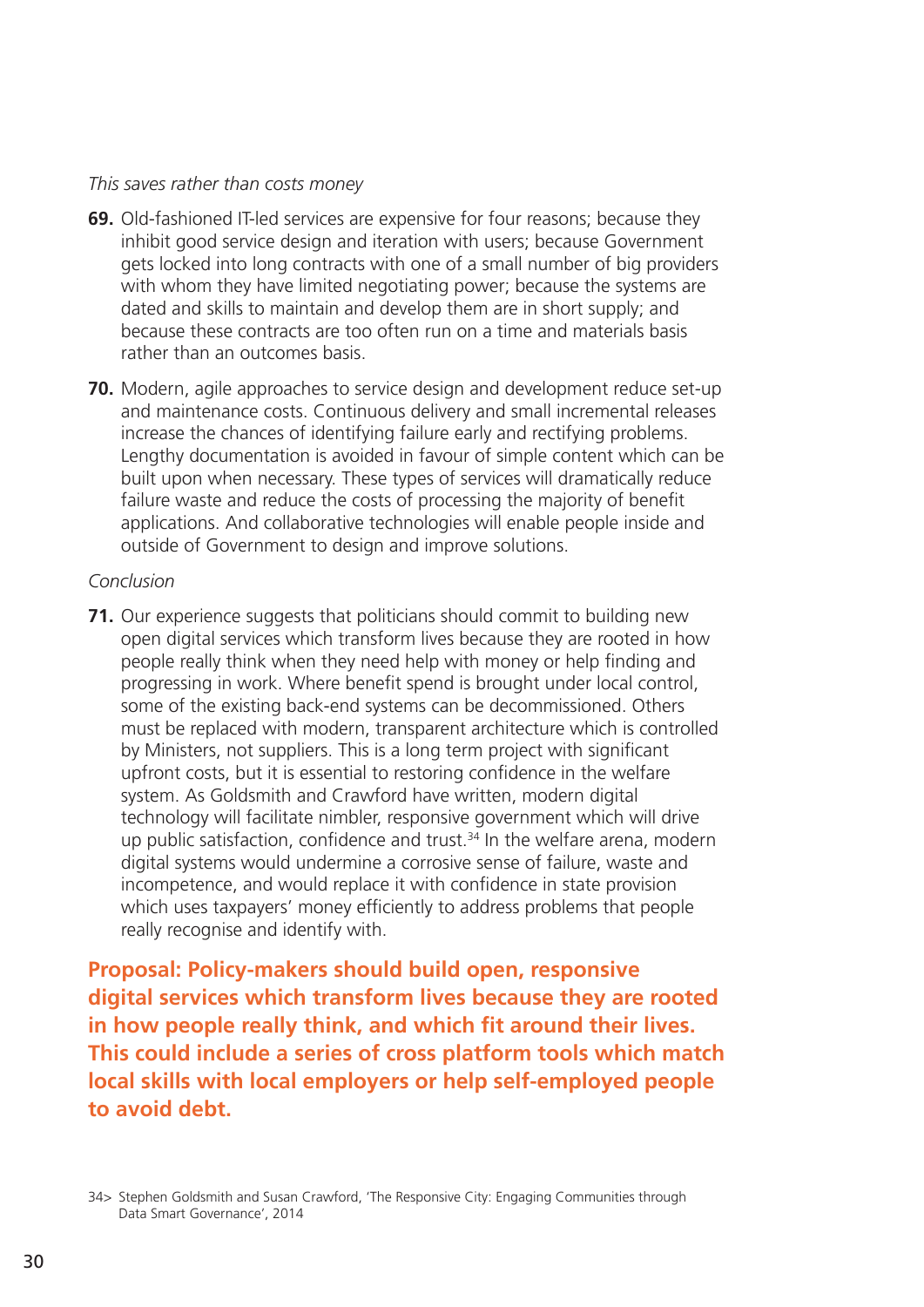# Conclusion

Our welfare system has become unpopular because it isn't working. With a modernised system of financial support, run by an intelligent front line with users' needs front and centre, we can reduce waste and restore public confidence in the welfare system. Local ownership of social challenges will increase the confidence of the electorate in decision-making; an intelligent front line will render support decisions less vulnerable to perceptions of unfairness; and modern service design will increase taxpayers' confidence in state provision.

![](_page_32_Figure_2.jpeg)

This programme makes sense for claimants, for taxpayers, for public service professionals, and for politicians. Together, these three shifts would transform the locus of welfare in the public debate without adverse impact on the public purse. They would rebuild the legitimacy of the system, which means that people would come to see it once again as a well-functioning, just system that promotes social and economic development, and that is meeting relevant user needs. That means reclaiming financial support from its current status as a political football and restoring it back to the fabric of society – so that it is something that citizens vote to protect and develop, not vote to dismantle. Recent governments have taken steps in the right direction, but they do not go nearly far enough.

Central government would manage online claims and payments for insurancebased pensions and benefits, and for cyclical working age benefits, with increased front-line discretion in decision-making. Cities and regions would take on local, high street functions – especially around job coaching and conditionality – and for those with more complex needs, skilled key workers would determine eligibility for additional financial and practical support.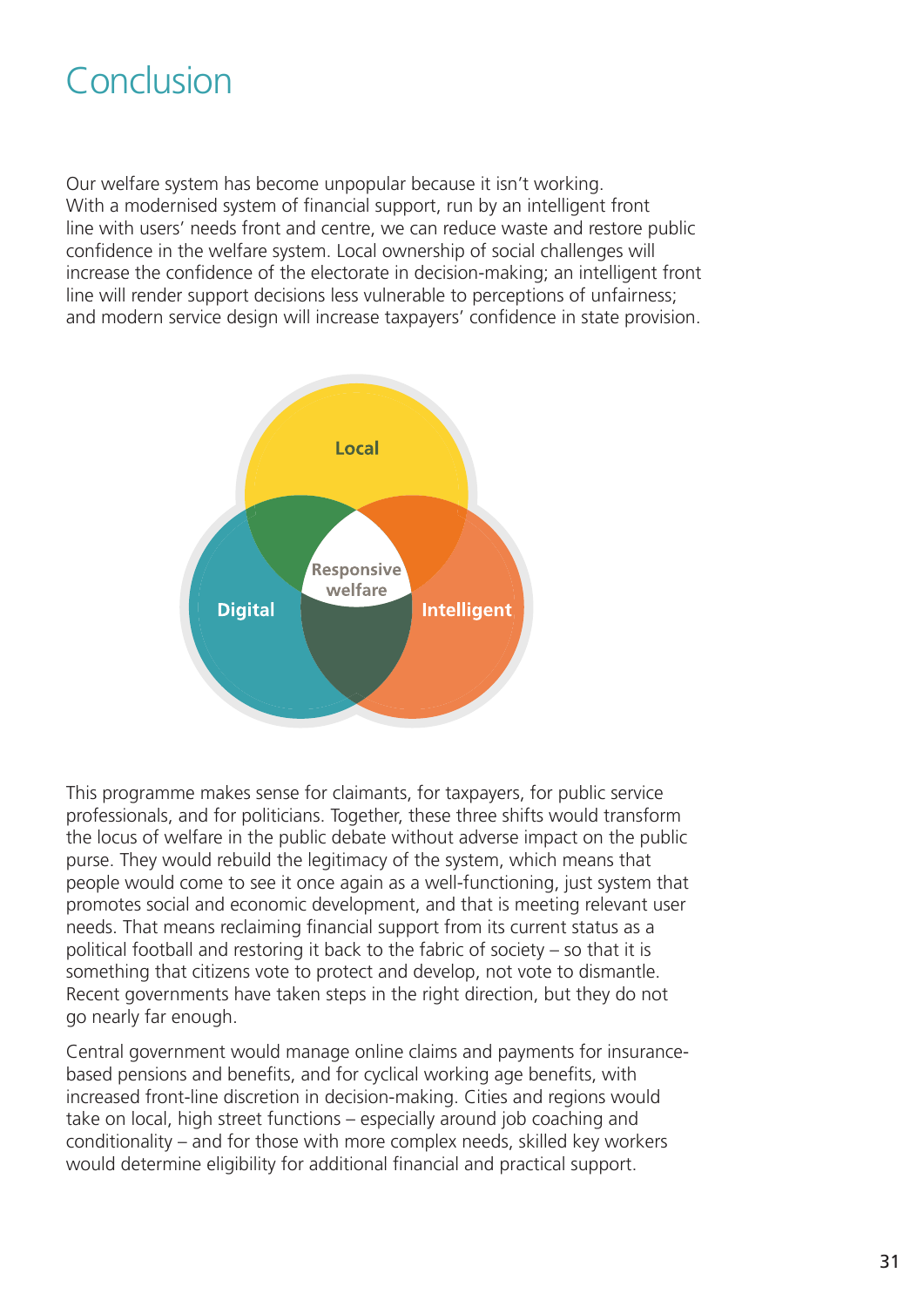In this way, we can really understand the support needs of those on lower incomes more fully and respond to them more competently and credibly. This is a vital first step. And looking even further ahead, it is a solid foundation for a financial support system which does not separate out those on lower incomes from others. By 2050, our welfare state should respond again to the needs of society as a whole and insure properly against the risks which everyone faces – such as the changing labour market, changing health patterns and changing housing pressures.

Citizens Advice is proud to be Britain's first port of call for advice, but a huge number of the six million problems that we see every year are preventable. Specifically, many could be prevented by a modernised welfare system organised around citizens' needs, in which common sense judgments at the front line take priority over reams of technical regulations, and vital connections with local public services are rebuilt. This is the welfare system that we want to see in the future, and we are ready to lend our experience and expertise to help build it.